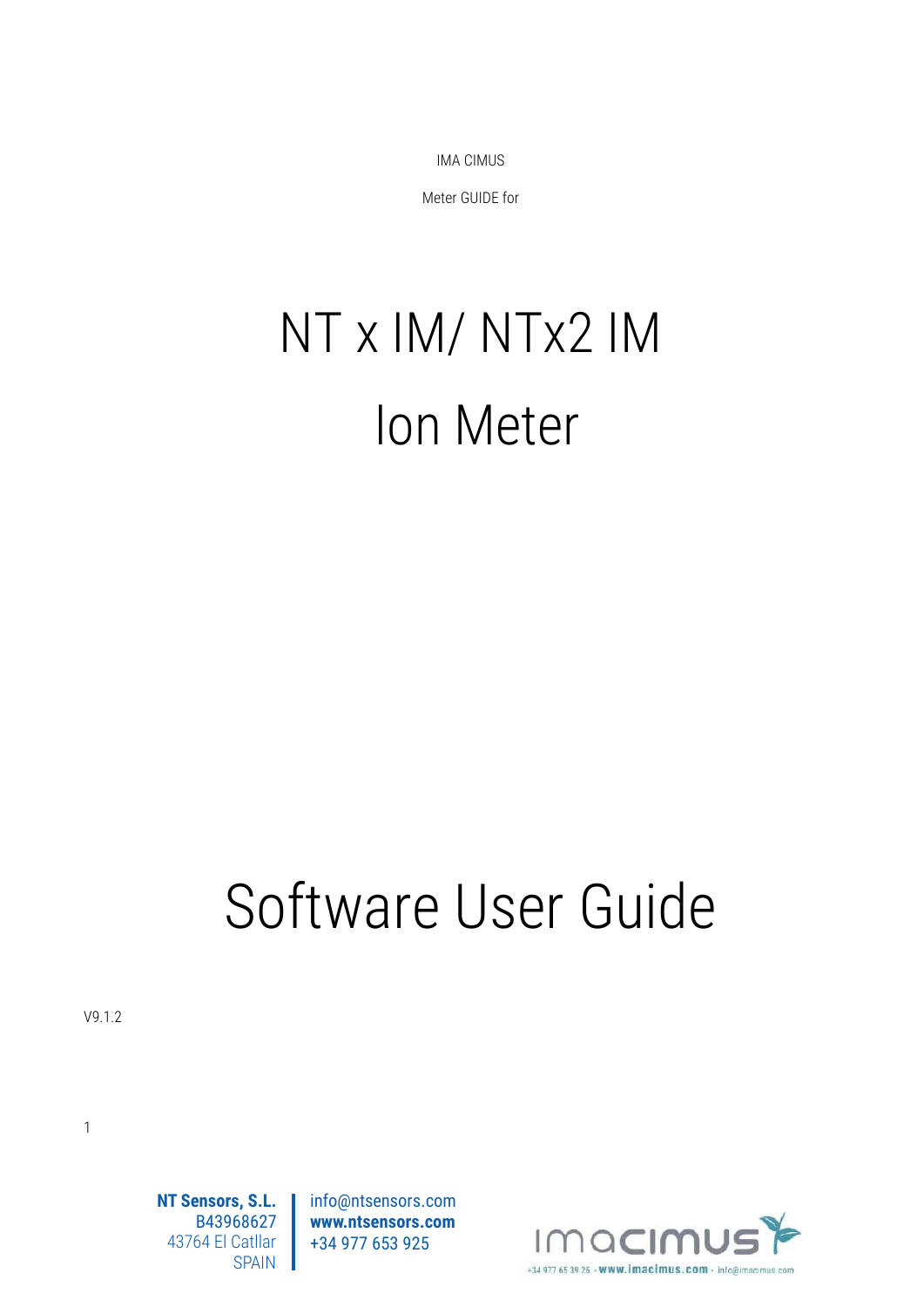| 1.1            |  |
|----------------|--|
| 1.2            |  |
| 1.3            |  |
| 1.4            |  |
| 1.5            |  |
| $\overline{2}$ |  |
| 2.1            |  |
| 2.2            |  |
| 2.3            |  |
| 2.3.1          |  |
| 2.3.2          |  |
| 2.4            |  |
|                |  |
| 2.4.1          |  |
| 2.5            |  |
| 2.5.1          |  |
| 2.5.2          |  |
| 2.5.3          |  |
|                |  |
| 2.6            |  |
| 2.6.1          |  |
| 2.7            |  |
| 2.7.1          |  |
| 2.7.2          |  |
| 2.7.3          |  |
| 2.7.4          |  |
| 2.7.5          |  |
| 2.7.6          |  |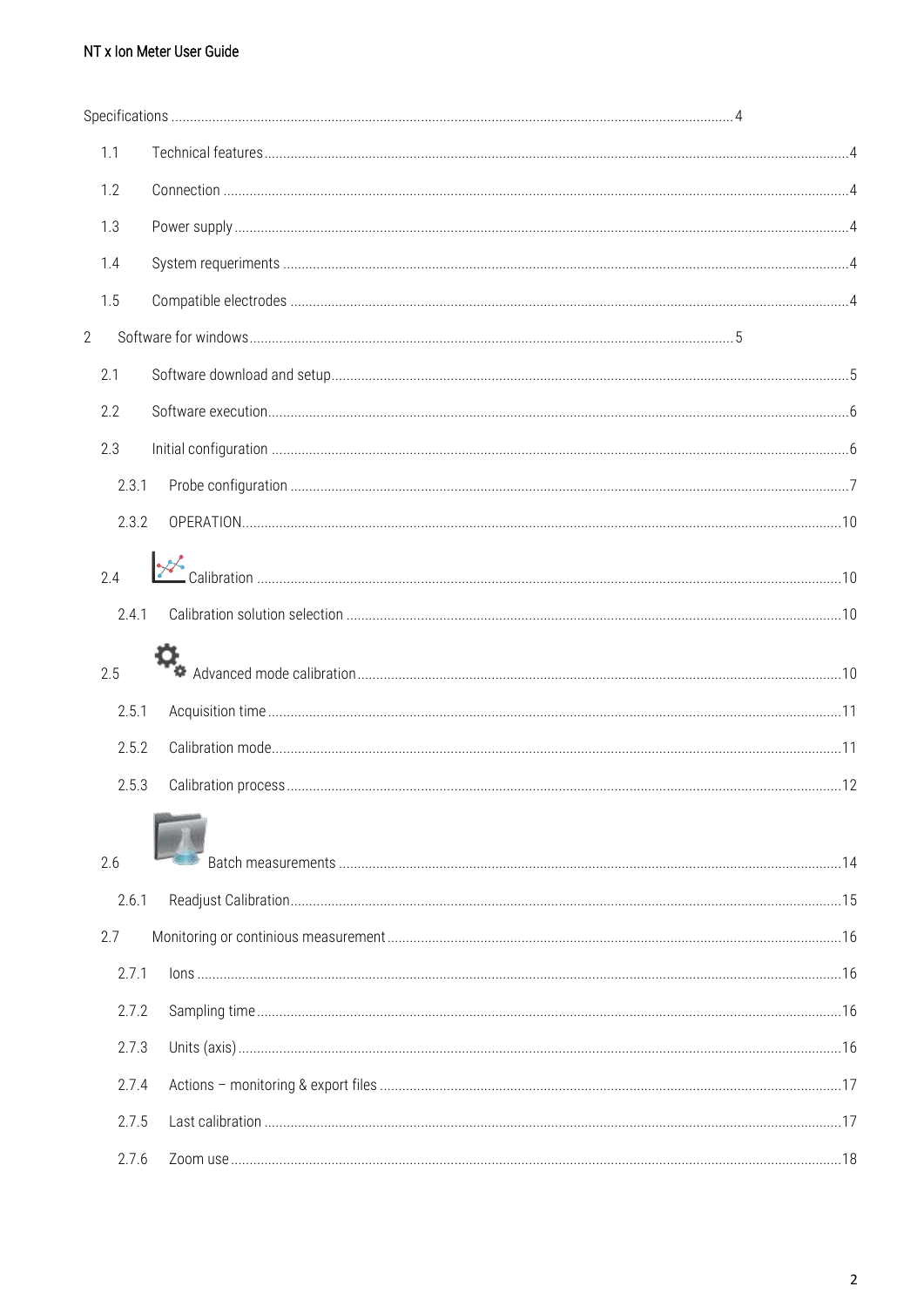|   | 2.8    |  |  |
|---|--------|--|--|
|   | 2.8.1  |  |  |
|   | 2.9    |  |  |
|   | 2.10   |  |  |
|   | 2.11   |  |  |
|   | 2.11.1 |  |  |
|   | 2.11.2 |  |  |
|   | 2.11.3 |  |  |
|   | 2.11.4 |  |  |
| 3 |        |  |  |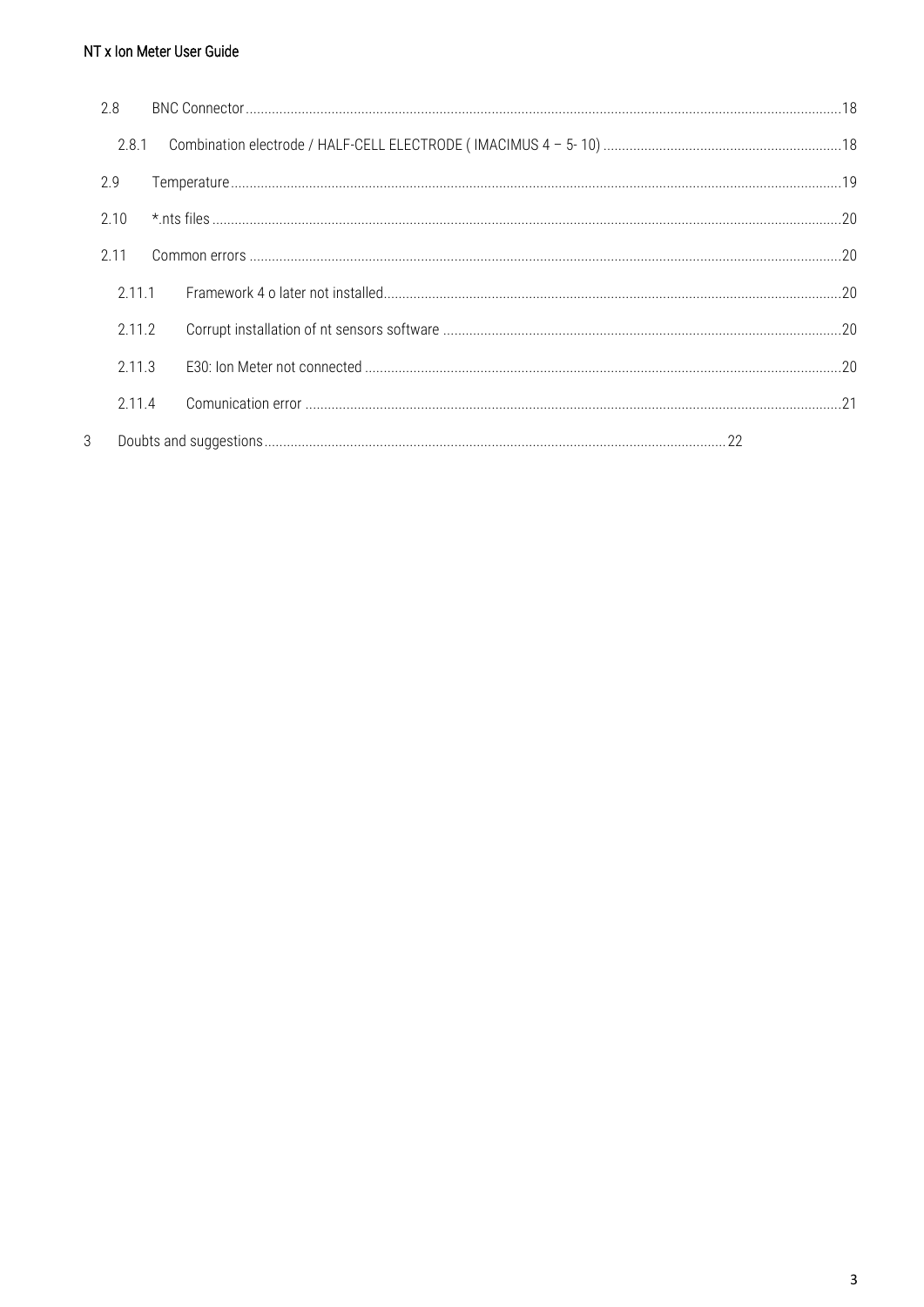#### <span id="page-3-0"></span>1 SPECIFICATIONS

#### <span id="page-3-1"></span>1.1 TECHNICAL FEATURES

- Input/Measure channels: 7 Channels
- Measurement range from -2500 mV to 2500 mV.
- Input impedance of 1e12 Ohms.
- Resolution of 0.1 mV.
- Working temperature: from 0º C to 70º C.
- Temperature measure range: -10° C to 70° C
- Temperature resolution: 0.1 °C
- Dimensions 155 x 90 x 35 mm.
- Weight 240 g.
- ABS enclosure

#### <span id="page-3-2"></span>1.2 CONNECTION

The device has three connectors:

- Multiple connector of 8 pins (for Multi Ion probe input)
- BNC Connector (for Combination or Half-cell electrodes)
- Mini USB female connector type AB (for power supplying/communication to PC). (Provided)

#### <span id="page-3-3"></span>1.3 POWER SUPPLY

The instrument is powered directly from the USB port connected to the PC, so it does not require any additional power supply.

#### <span id="page-3-4"></span>1.4 SYSTEM REQUERIMENTS

Windows XP, Windows Vista o Windows 7.

Net Framework 4 o later [\(official link\)](http://www.microsoft.com/download/en/details.aspx?id=17851).

NTx Ion Meter Software (supplied).

Available USB port.

Mouse and keyboard are required.

#### <span id="page-3-5"></span>1.5 COMPATIBLE ELECTRODES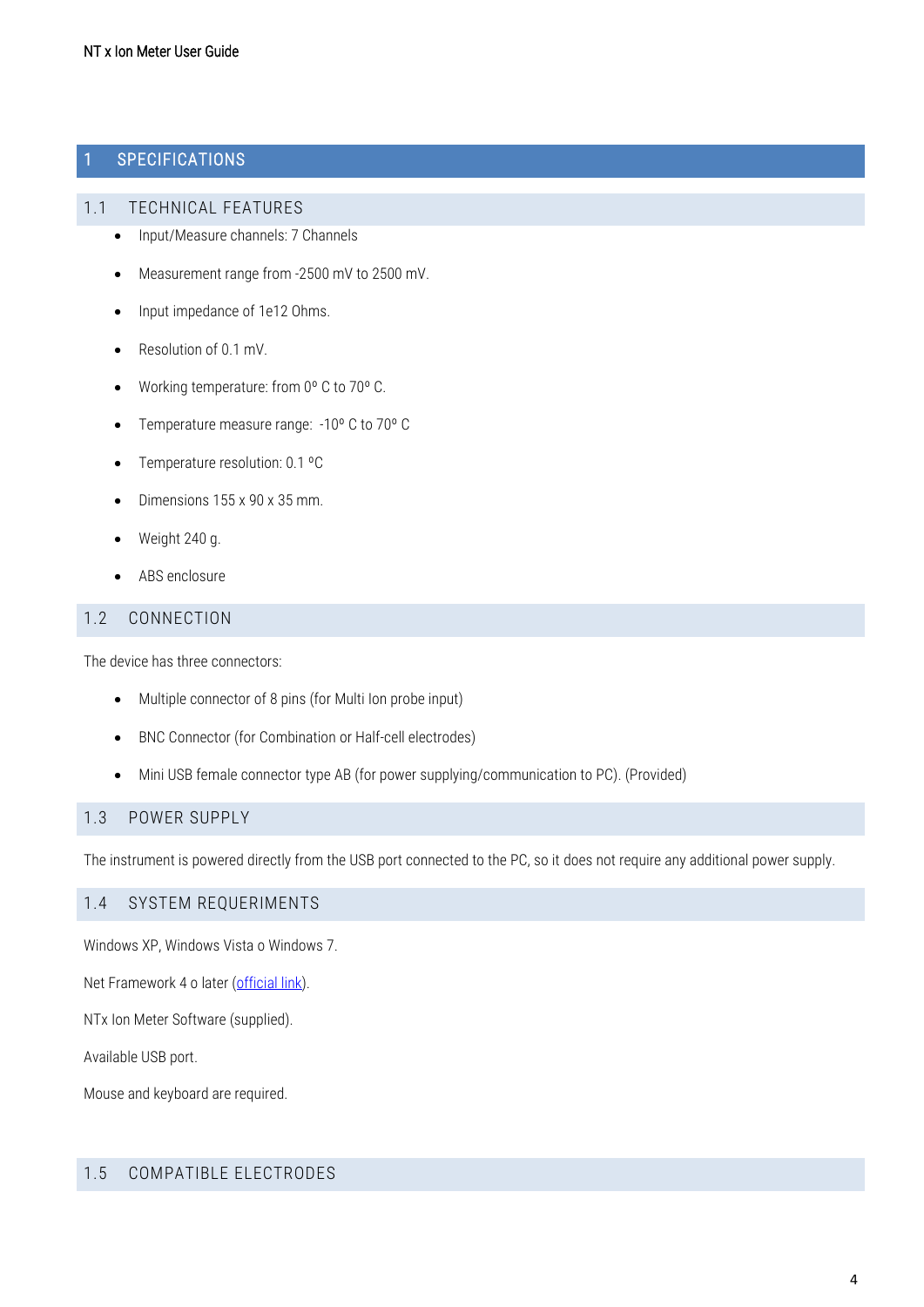NT Ion meters are compatible with the CNT\_ISE from NT Sensors. Also other commercially available electrodes could be used with NT Ion meters. Ask for more info about compatibility of other types of electrodes.

#### <span id="page-4-0"></span>2 SOFTWARE FOR WINDOWS

#### <span id="page-4-1"></span>2.1 SOFTWARE DOWNLOAD AND SETUP

The software application for multiparameter meters is so-called IMACIMUS.

Download the Software for your meter at:

- [http://software.imacimus.com](http://software.imacimus.com/)
- Register previously with a valid e-mail.
- Open the installation wizard and follow the instructions
- Plug the meter to the computer
- Click "IMA CIMUS" icon from Desktop.

Once installation is executed, the Screenshot 1: Installation I will appear. Select the button "Next >", to continue the installation process.

| NTx Meter                                                                                                                                                                                                                                                                                             |         |
|-------------------------------------------------------------------------------------------------------------------------------------------------------------------------------------------------------------------------------------------------------------------------------------------------------|---------|
| Welcome to the NTx Meter Setup Wizard                                                                                                                                                                                                                                                                 | sensors |
| The installer will guide you through the steps required to install NTx Meter on your computer.                                                                                                                                                                                                        |         |
| WARNING: This computer program is protected by copyright law and international treaties.<br>Unauthorized duplication or distribution of this program, or any pottion of it, may result in severe civil<br>or criminal penalties, and will be prosecuted to the maximum extent possible under the law. |         |
| Cancel<br>c'Back                                                                                                                                                                                                                                                                                      | Next >  |





Choose the directory where the program should be installed. By defect, the setup will create a folder called "NT Sensors" in Program Files. To continue, click on the next button "Next >".

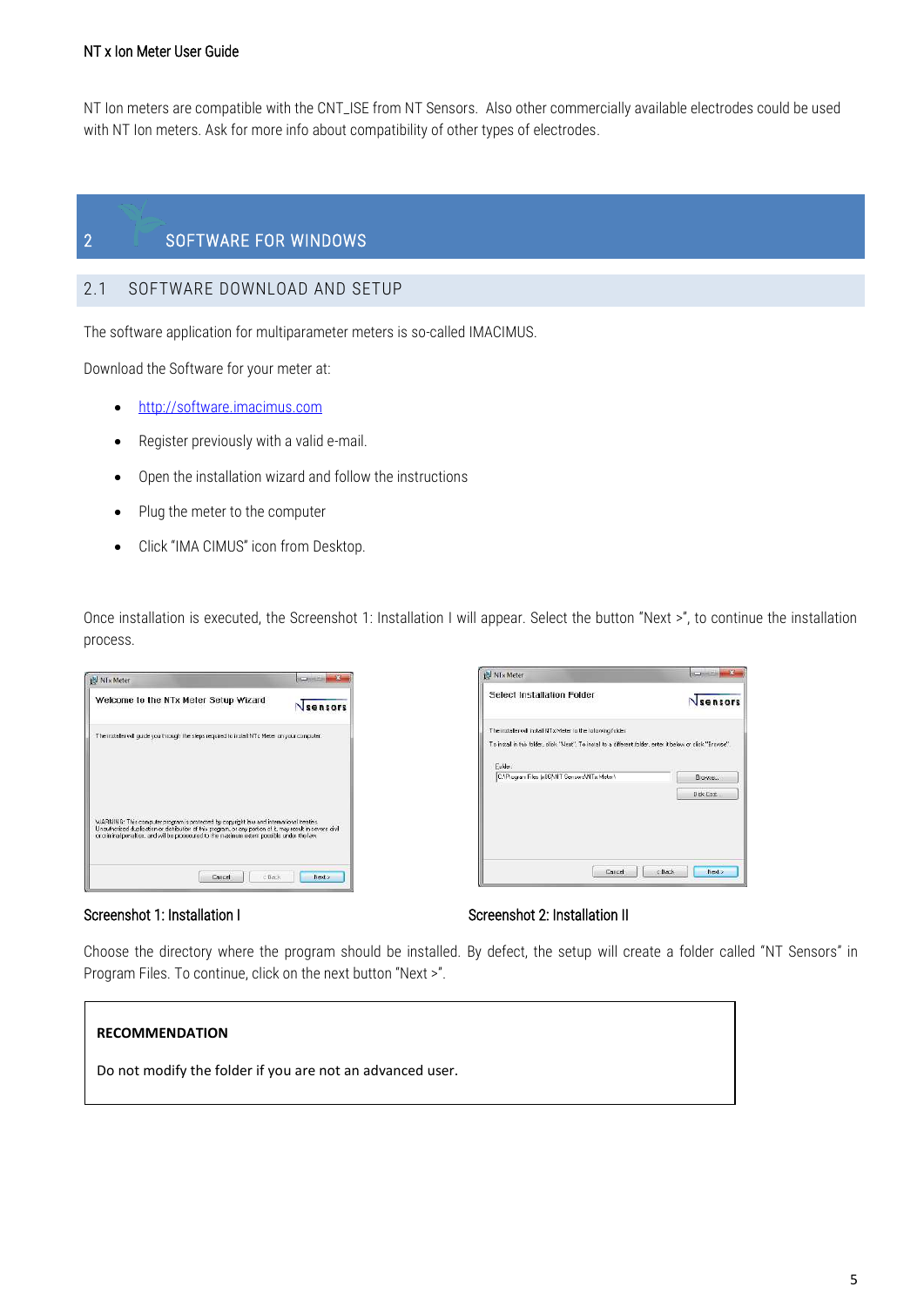| NTx Meter                                                   | 1000011  | NTx Meter                                                                          | $\mathbb{R}$<br>1000011 |
|-------------------------------------------------------------|----------|------------------------------------------------------------------------------------|-------------------------|
| Installing NTx Meter                                        | Nsensors | Installation Complete                                                              | Nsensors                |
| NTx Meter is being installed.<br>Please wak                 |          | NTx Meter has been successfully installed.<br>Click "Close" to exit.               |                         |
|                                                             |          | Please use Windows Update to sheek for any oritical updates to the INET Framework. |                         |
| <b>STEERS ENTERTAINER</b><br>$c$ Back<br>Cancer<br>-------- | Next>    | Cancel                                                                             | cBack.<br><b>Clase</b>  |

Screenshot 3: Installation III Screenshot 4: Installation IV

If the system requires additional licenses to install the software, allow to continue. Finally, the software program will be installed in the specific folder.

When installation is completed, the IMACIMUS icon will be created on your desktop. Double clicking on this will start the program.

#### <span id="page-5-0"></span>2.2 SOFTWARE EXECUTION

Before starting, connect the NT Ion Meter to the PC through the USB cable supplied.

Plug through the specific connector the electrodes/sensors that are going to be used in the assay.

When NT Ion Meter is connected, run IMA CIMUS software from desktop shortcut icon.

#### **IMPORTANT NOTE**

Do not leave the meter connected to the PC when not in use or when do not have to be used in a long period of time.

#### <span id="page-5-1"></span>2.3 INITIAL CONFIGURATION

In the first attempt to use the software, you must plug the meter BEFORE running the Software. The Software will automatically detect what type of equipment you have acquired, in order to load standard configurations. If you miss this note, you can go to configuration Mestore, and 1) plug the meter and 2) run the software.

In the Main Menu you will setup Language, customize probe or electrodes and the calibration solutions.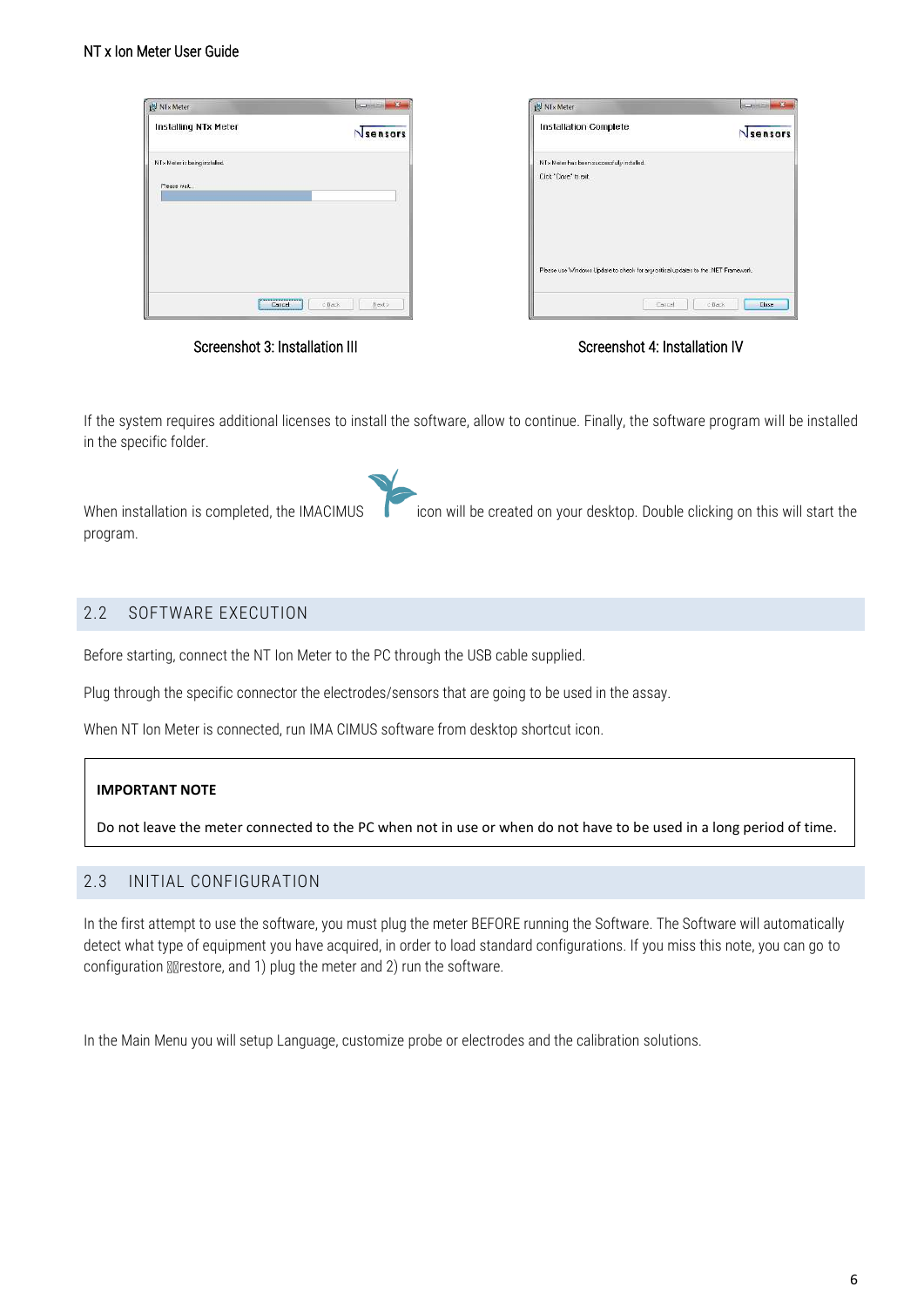| IMA CIMUS<br>Te MA CIMUS Series<br>Menu Principal<br>Configuración Idioma Ayuda |             |         | $ \Box$ $\times$  |
|---------------------------------------------------------------------------------|-------------|---------|-------------------|
| Probe:<br>$\left[ \mathbf{S}\right]$<br>STD_PROBE<br>$\bullet$                  |             |         | Mode continuo     |
|                                                                                 |             |         |                   |
|                                                                                 | CALIBRACIÓN | MEDIDAS |                   |
| <b>Imacimus</b>                                                                 |             |         |                   |
|                                                                                 |             |         |                   |
|                                                                                 |             |         |                   |
|                                                                                 |             |         |                   |
| IonMeter NO conectado                                                           |             |         | <b>NT Sensors</b> |

#### <span id="page-6-0"></span>Screenshot 5: Main Menu

#### 2.3.1 NEW PROBE CONFIGURATION

Clicking on the dropdown button displays "probe" the set of probes or sensors that the user has introduced. By selecting  $\boxed{\bullet}$  in a particular probe, the ions will be detailed.

#### CREATE A PROBE

When using the software for the first time or when you have to introduce a new probe, go to "Configuration" in the menu bar at the top of the screen.

Once there, choose "Add probe." A window appears where you must enter:

- The name of the probe.
- Total number of ions. ( or channels to be measured)
- Identify the ions according to their channel position. (
- Finally, click "save probe".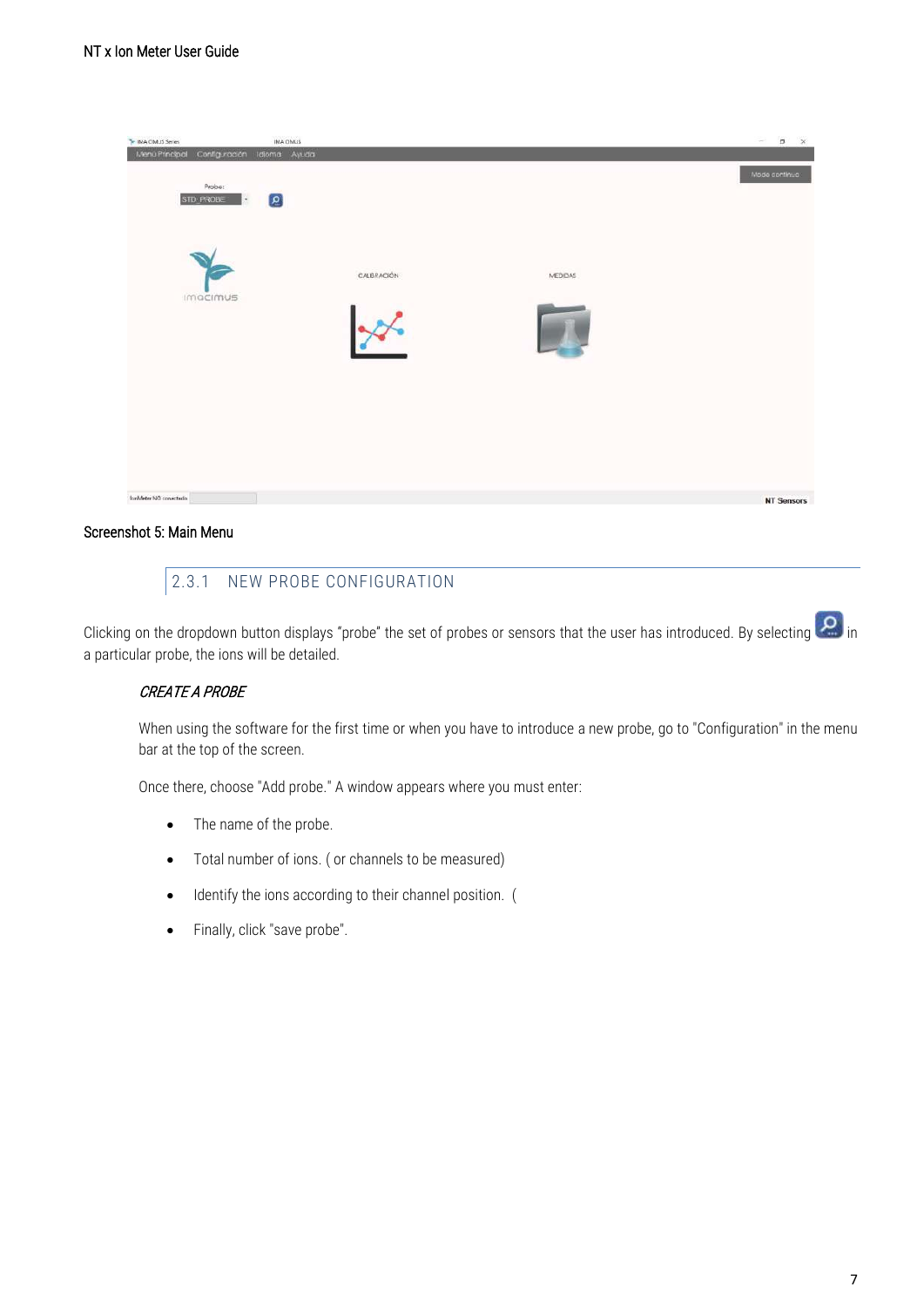| Probe name  |                |   |
|-------------|----------------|---|
| M62-D04     |                |   |
| Description |                |   |
| N lons      | 6              |   |
| Channel 1   | Calcium        |   |
| Channel 2   | Chloride       |   |
| Channel 3   | Potassium      | ▼ |
| Channel 4   | Sodium         | ▼ |
| Channel 5   | Ammonium       | ۰ |
| Channel 6   | <b>Nitrate</b> |   |
|             |                |   |

Screenshot 7: Create a probe

#### DELETE PROBE

To delete a probe, go to "Configuration" in the menu bar at the top. Click the drop-down button, select the probe you want to remove and click "Delete".

| Delete probe |              |       |
|--------------|--------------|-------|
|              | Delete probe |       |
|              | M62-D05      |       |
|              | Delete       |       |
|              |              |       |
|              |              | Close |

#### Screenshot 8: Delete probe

#### 2.3.2 NEW CALIBRATION SOLUTION CONFIGURATION

#### CREATE A NEW CALIBRATION SOLUTION

To create a set of calibration solutions, go to "configuration" on the top menu bar and choose "add calibration solution."

A window appears where you must enter the name of the calibration solution, select the number of calibration standards (from 2 to 5) and select the desired concentration units (those that appear in the supplied standards).

Then, you must enter the concentrations of each ion that is contained in the calibration standard. Once entered, click on the "add ion". The added ions appear in the information box on the right side of the screen.

Once you have added all ions, click on "save solution" to save the solution.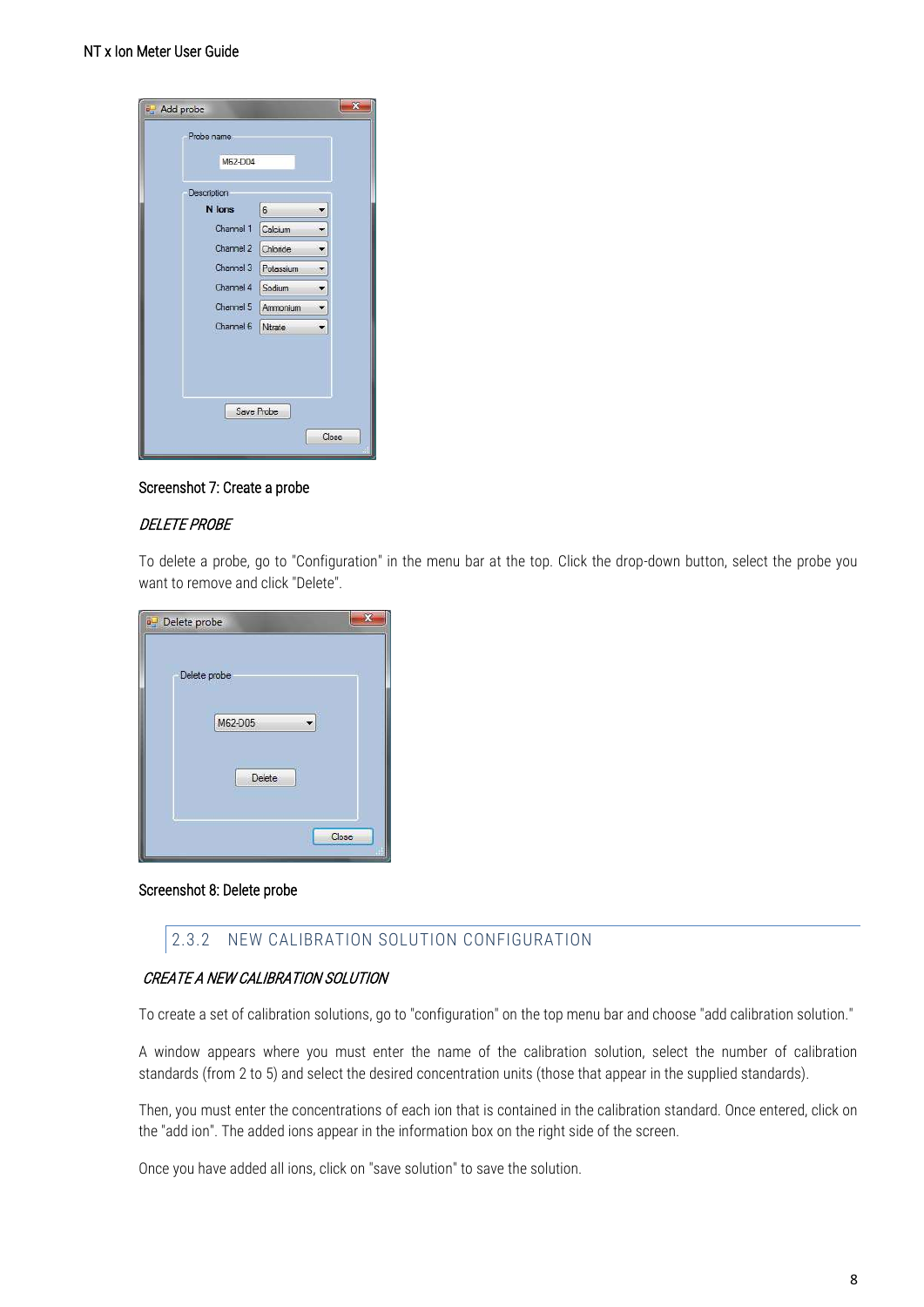| ▼<br>standards<br>Ions Added to Solution<br>Ammonium<br>Add Ion<br>Calcium<br>Potassium<br>lon<br>$\overline{\phantom{a}}$<br>Chloride<br>231<br>Standard number 1<br>mg/L<br>Standard number 2<br>1156<br>mg/L<br>2312<br>Standard number 3<br>mg/L | Calibrate Solution Name | HP01 | Number of | $\overline{3}$<br>Units<br>mg/L |
|------------------------------------------------------------------------------------------------------------------------------------------------------------------------------------------------------------------------------------------------------|-------------------------|------|-----------|---------------------------------|
|                                                                                                                                                                                                                                                      |                         |      |           |                                 |
|                                                                                                                                                                                                                                                      | Add lons                |      |           |                                 |
|                                                                                                                                                                                                                                                      |                         |      |           |                                 |
|                                                                                                                                                                                                                                                      |                         |      |           |                                 |
|                                                                                                                                                                                                                                                      |                         |      |           |                                 |
|                                                                                                                                                                                                                                                      |                         |      |           |                                 |
|                                                                                                                                                                                                                                                      |                         |      |           |                                 |
|                                                                                                                                                                                                                                                      |                         |      |           |                                 |
|                                                                                                                                                                                                                                                      |                         |      |           |                                 |

Screenshot 10: Create a Calibration Solution

#### DELETE A CALIBRATION SOLUTION

To delete a calibration solution, go to "Configuration" in the menu bar at the top. Click the drop-down button, select the probe you want to remove and click "Delete".

| Delete Calibration Solution |  |
|-----------------------------|--|
| Delete Calibration Solution |  |
| Sol <sub>2p</sub>           |  |
| Delete                      |  |
| Close                       |  |

#### Screenshot 11: Delete a Calibration Solution

#### 2.3.3 NOTE FOR NTX2-IM / IMACIMUS 2 /IMALAB 2 METERS:

- You could use (CALIBRATE AND MEASURE) up two probes simultaneously, one combination probe + half-cell electrode. Or pH electrode + half-cell electrode.
- The meter allows calibrating individual two different probes, and then using it all together to perform measures. Just only one reference electrode from a combination/pH could be used, and you may use both probes to calibrate the half-cell electrode.
- If you have any technical doubt, do not hesitate to contact our technical support: [tech.support@ntsensors.com](mailto:tech.support@ntsensors.com)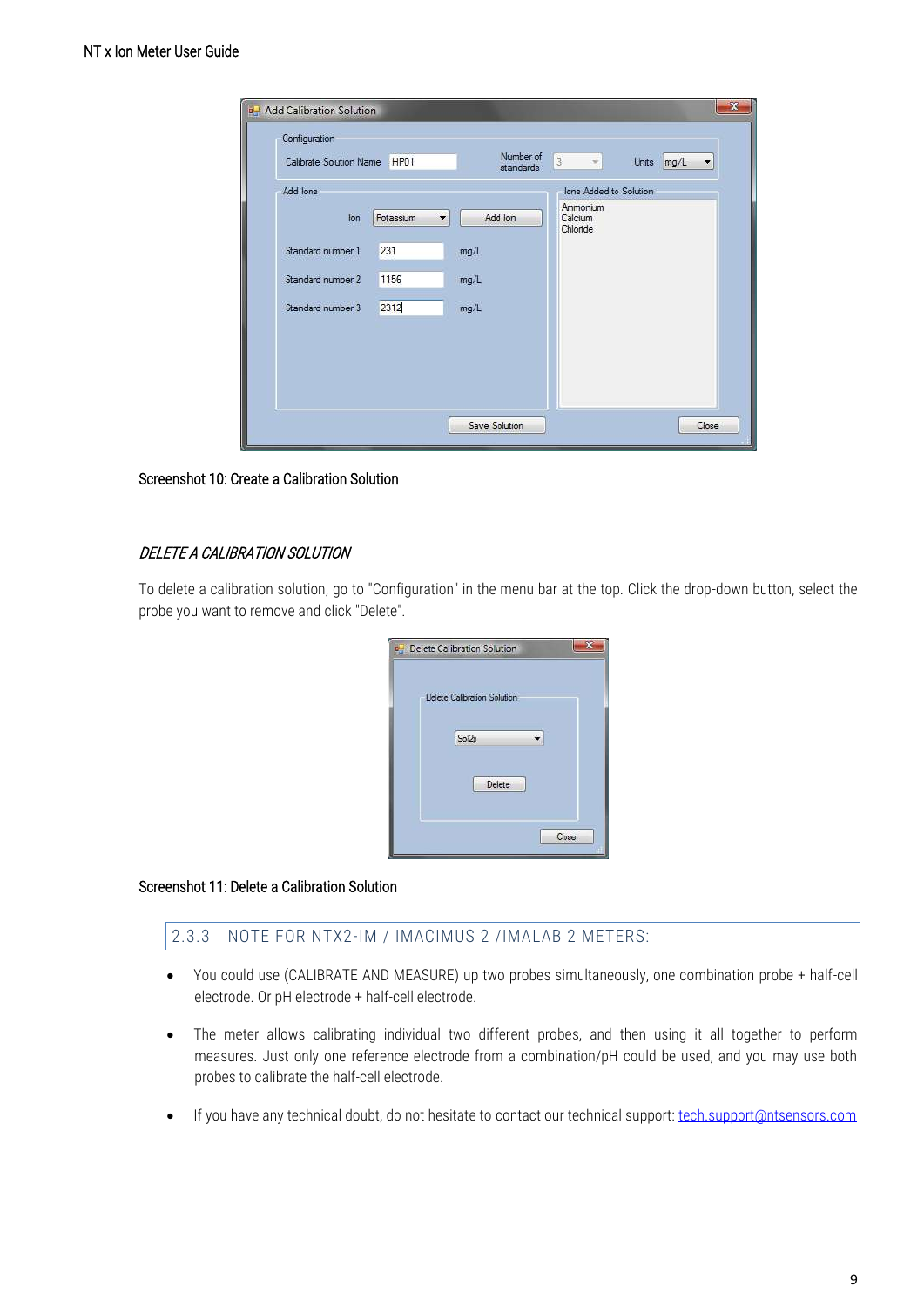#### 2.3.4 OPERATION

<span id="page-9-0"></span>When we have defined the probe and the calibration solution, the software allows three functions: Calibrate the probe / sensor, batch or continuous measures or record mV data if the sensor is not currently calibrated. They are listed in buttons as follows:

- Calibrate
- Measure (only available if the sensors have been previously calibrated, batch measures)
- mV: monitoring or continuous measurements in mV mode (or units of concentration if the probe has been previously calibrated)

# <span id="page-9-1"></span>2.4  $\frac{1}{2}$  CALIBRATION

To calibrate the probe, go to calibration in the main menu by clicking on the  $\mathcal{L}$  icon.

#### 2.4.1 CALIBRATION SOLUTION SELECTION

<span id="page-9-2"></span>Clicking on the dropdown button shows the calibration solutions that the user has registered. To check the solution concentration and parameters, press "see".

| MA CIMUS Series                                                                                                                                         | IMA CIMUS           |           |                                                                            | $\Box$ $\times$<br>$\sim$ |  |
|---------------------------------------------------------------------------------------------------------------------------------------------------------|---------------------|-----------|----------------------------------------------------------------------------|---------------------------|--|
| Main Menu                                                                                                                                               | Help                |           |                                                                            |                           |  |
| Configuration<br>Calibration Solution<br>HP08<br>See<br>- 6<br>Hq<br>HP10<br>CAL-SAV<br>$\left[ \rho \right]$<br>$\Phi_{\rm o}$<br>WHO1<br>HPO4<br>HPO8 | Calibration Process | $\bullet$ | Place both probes in calibration solution number 1 and click 'Play' button |                           |  |
|                                                                                                                                                         |                     |           | $\overline{\mathbb{R}^N}$<br><b>Batch Sampling</b>                         | Continuous mode           |  |
| lonMeter NOT connected                                                                                                                                  |                     |           |                                                                            | <b>NT Sensors</b>         |  |

#### Screenshot 9: Calibration solution selection in the main menu

<span id="page-9-3"></span>

| 2.5 | ADVANCED MODE CALIBRATION                                              |
|-----|------------------------------------------------------------------------|
|     | For advanced customization on the meter features, please press in icon |
|     | ADVANCED-LAB VIEW                                                      |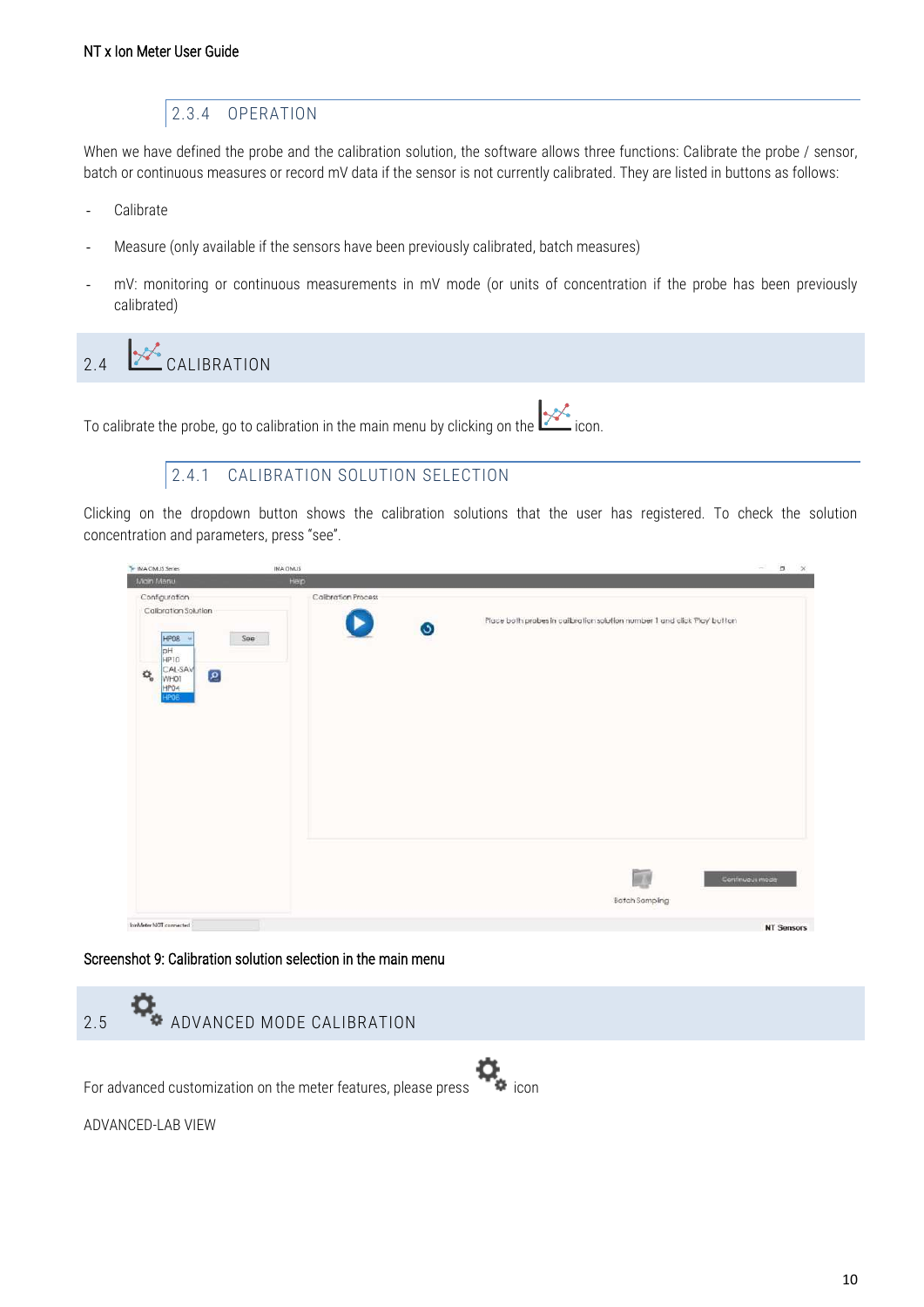| Mon0 Principal                                                                                                              | Awata                     |                                                                              |
|-----------------------------------------------------------------------------------------------------------------------------|---------------------------|------------------------------------------------------------------------------|
| Configuración<br>Solución de Calibrado<br>$HP08 -$<br>Ver                                                                   | Proceso de Calibrado<br>G | Introducir ambas sondas en el patrón número 1 y hacer clic en el boton Piay' |
| $\sigma$<br><b>Dental</b><br>Mode<br>Advance Mode<br><b>Exits lones</b><br>Ma <sub>tern</sub>                               |                           |                                                                              |
| El Calclo<br>E Magnesio<br>$\square$ pH<br><b>E</b> Cloruro<br><b>E</b> Potasio<br>E Sodio<br>El Amonio<br><b>E</b> Nitrato |                           |                                                                              |
| Tiempo de adquisición<br>1 min                                                                                              |                           |                                                                              |
| Modo de Calibración                                                                                                         |                           | <b>Silver</b><br>$\rightarrow$                                               |

By selecting this check-box, the user can have detailed parameters after calibration, with detailed specifications of slope, intersection and correlation fit.

#### Advanced-Lab Normal view

| <b>IMACIMUS</b> |           |               |              |        |   |          |            | STD_PROBE |               |          |            |
|-----------------|-----------|---------------|--------------|--------|---|----------|------------|-----------|---------------|----------|------------|
| 16n             | Pendiente | <b>Status</b> | Intersección | $R^2$  |   | Hora     | Fecha      | lon       | <b>Status</b> | Time     | Date       |
| Calcio          | 00        | ×             | 0.0          | 0.0000 | × | 00:00:00 | 01/01/0001 | Calcam    | ×             | 00:00:00 | 01/01/0001 |
| Cloniro         | 0.0       | ×             | 0.0          | 0.0000 | × | 00:00:00 | 01/01/0001 | Chloride  | ×             | 00.00.00 | 01/01/0001 |
| Potasio         | 0.0       | ×             | 0.0          | 0.0000 | × | 00:00:00 | 01/01/0001 | Potassium | ×             | 00:00:00 | 01/01/0001 |
| Sodio           | 0.0       | ×             | 0.0          | 0.0000 | × | 00:00:00 | 01/01/0001 | Sodium    | ×             | 00:00:00 | 01/01/0001 |
| Amonio          | 0.0       | ×             | 0.0          | 0.0000 | x | 00:00:00 | 01/01/0001 | Ammonium  | ×             | 00:00:00 | 01/01/0001 |
| Nitrato         | 0.0       | ×             | 0.0          | 0.0000 | × | 00:00:00 | 01/01/0001 | Nitrate   | ×             | 00:00:00 | 01/01/0001 |
| Magnesio        | 0.0       | ×             | 0.0          | 0.0000 | × | 00.00.00 | 01/01/0001 | Magnesium | ×             | 00:00:00 | 01/01/0001 |
| pH              | 0.0       | ×             | 0.0          | 0.0000 | × | 00:00:00 | 01/01/0001 | pH        | ×             | 00:00:00 | 01/01/0001 |

<span id="page-10-0"></span>This data is always stored on exported files, although it is shown in the pop-up screen after ending a calibration.

### 2.5.1 ACQUISITION TIME

The selection of acquisition time of the analysis depends on the response time of the contained ions in a probe (indicated in the technical specifications).

When the probe is in the right standard, the user decides when to begin the measurement of each point. Depending on the selected acquisition time, the software will record the potential shown by the sensor after this time (1, 2 or 3 minutes).

NOTE: If you have sensors with different acquisition time, always select the larger response time.

<span id="page-10-1"></span>2.5.2 CALIBRATION MODE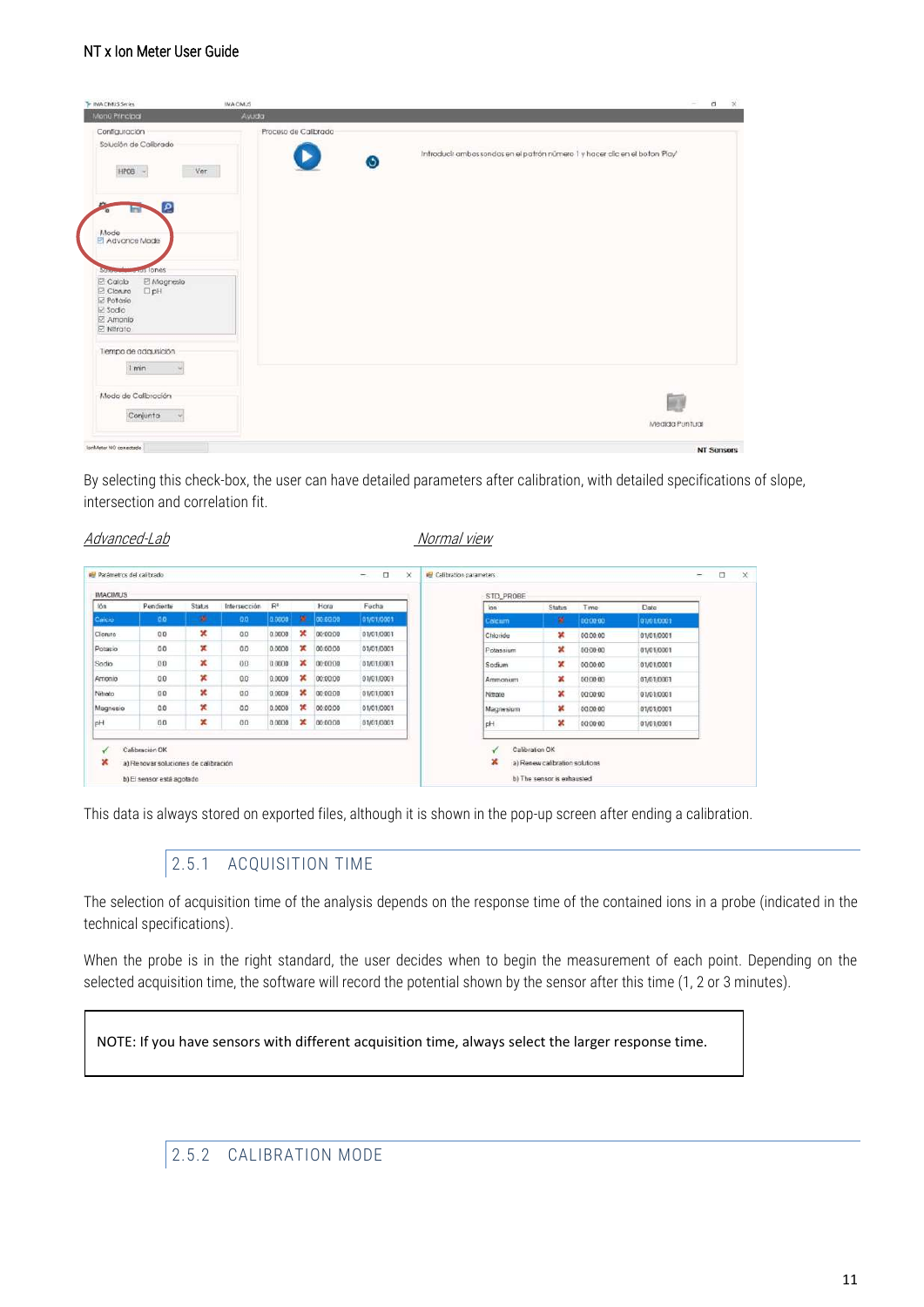In this section the user chooses how to calibrate the probe or the measuring system: "Simultaneous" to calibrate simultaneously all ions or "Custom" to calibrate them separately or individually.

| Mode | ☑ Advanced-Lab                                                                                           |  |
|------|----------------------------------------------------------------------------------------------------------|--|
|      | Select the ions                                                                                          |  |
|      | <b>El Calcium El Magnesiun</b><br>⊠ Chloride □ pH<br><b>Potassium</b><br>Sodium<br>Ammonium<br>⊠ Nitrate |  |
|      | Acquisition Time<br>1 min                                                                                |  |
|      | Calibration Moo.                                                                                         |  |

#### Screenshot 15: Customized Calibration

In the mode "Simultaneous", all the ions contained in the standard solution are going to be calibrated at the same time (middle box not active). The probe will be calibrated with all the selected ions simultaneously.

In the "Customized" mode, the user can select in the middle box the ions to be calibrated. Once finished the calibration, the user can select the remaining ions and calibrate them in a second calibration process.

Through the drop-down button "Calibration solution", the user can choose the solution to calibrate each set of ions. An information box list all the ions contained within the calibration solution.

#### 2.5.3 CALIBRATION PROCESS

<span id="page-11-0"></span>Once the calibration parameters have been setup, the user can proceed to calibrate the probe / sensors.

The calibration is carried out by recording data from of each calibration standard. The user must place the probe in the first standard and then click the "Start" button. A counter will appear with the remaining time for the calibration step.

A wizard will guide through the whole calibration process, showing messages for the steps to be carried out.

At the left bottom corner of the screen a bar indicator will report of the course of each reading.

After calibration, a screen pop up appears with the results of the calibration

The "Parameters" button provides information about the slope, intercept and correlation coefficient obtained, plus the date and time of calibration.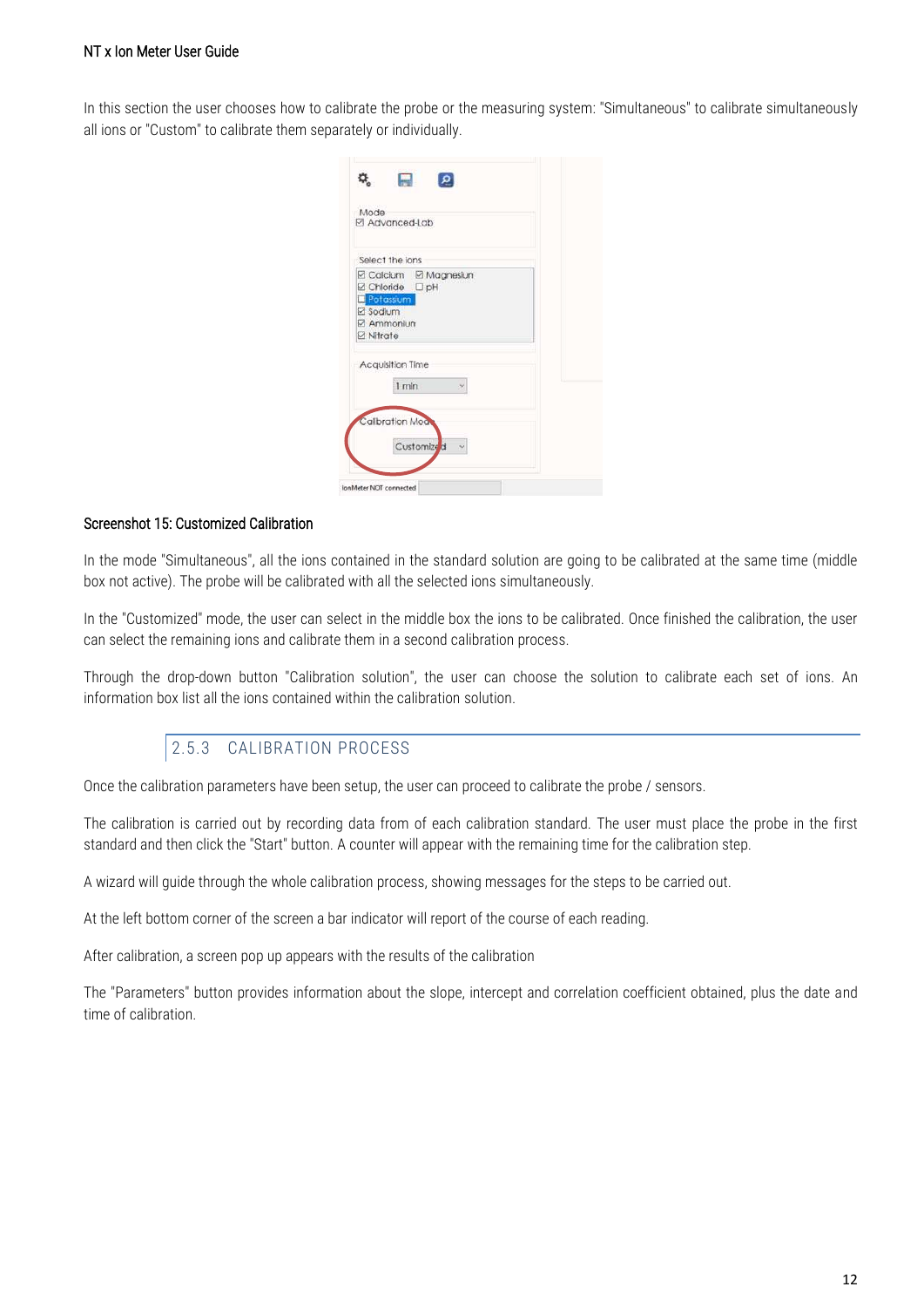| M62       |         |   |              |        |   |                     |          |            |
|-----------|---------|---|--------------|--------|---|---------------------|----------|------------|
| lon       | Slope   |   | Intersection | $R^2$  |   | $T$ ( $^{\circ}$ C) | Time     | Date       |
| Calcium   | 23.5    |   | 231.5        | 0.9896 | ۰ | 20.3                | 12.44.55 | 09/07/2013 |
| Chloride  | $-54.8$ |   | 123.6        | 0.9958 |   | 20.3                | 12:44:55 | 09/07/2013 |
| Potassium | 38.4    | 0 | 145.5        | 0.9685 | O | 20.3                | 12:44:55 | 09/07/2013 |
| Sodium    | 54.6    |   | 145.9        | 0.9996 |   | 20.3                | 12:44:55 | 09/07/2013 |
| Ammonium  | 54.9    |   | 452.7        | 0.9986 |   | 20.3                | 12:44:55 | 09/07/2013 |
| Nitrate   | $-57.6$ |   | 415.0        | 0.9968 |   | 20.3                | 12:44:55 | 09/07/2013 |

#### Screenshot 18: Calibration parameters

Once evaluated the parameters related to the calibration process, if some error is detected by the user, the calibration can be repeated by clicking on the "Recalibrate" button. .

After calibration, you can choose among two different modes to record the concentrations of the sample:



- Mesurement menu / Batch sampling (recommended

- Continuous monitoring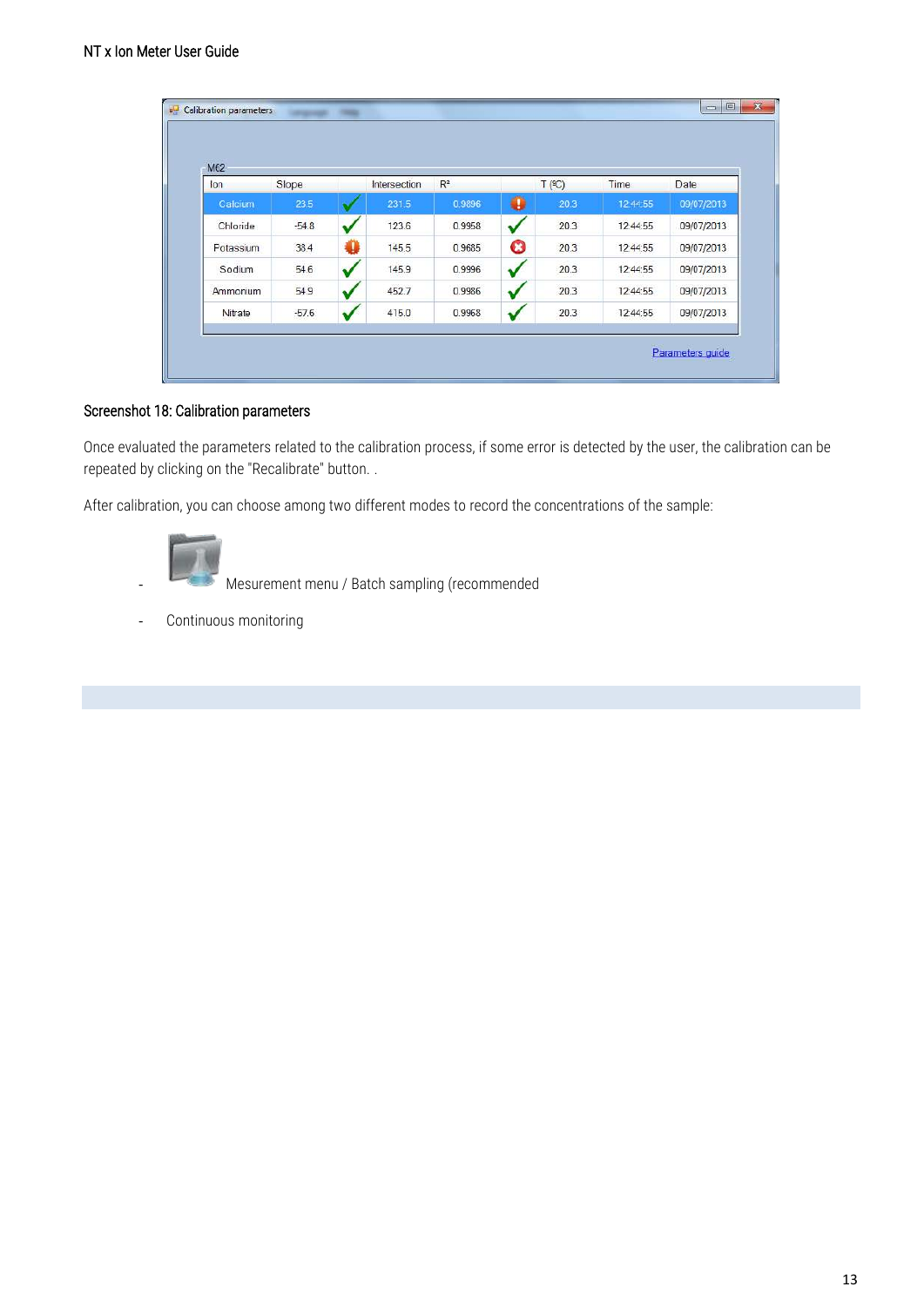<span id="page-13-0"></span>

To get to this section, the probe must have been calibrated before. In order to obtain correct measurements the calibration used must be recent (you can check this information through the button "Parameters")

The purpose of this mode is to obtain discrete measures. By default, the results are obtained in the same units as the calibration was performed, although you can select the units to display the result of each single measurement.

| Te MA CIMUS Series                   | IMA CIMUS |      | $\qquad \qquad \blacksquare \qquad \times$<br>$\sim$ |
|--------------------------------------|-----------|------|------------------------------------------------------|
| Main Menu                            | Heip      |      |                                                      |
| $mg/L = \frac{m}{2}$<br>Units<br>ODE |           |      | Extra parameters<br>$\Box$ Hordness ppn CaCO $\lor$  |
| Measures                             |           |      | Conductivity                                         |
| Description                          | Units     | Time | Date                                                 |
|                                      |           |      |                                                      |
|                                      |           |      |                                                      |
|                                      |           |      |                                                      |
|                                      |           |      |                                                      |

#### Screenshot 19: Batch measurements

Units: can be selected mg/L or mmol/L



export data of all the measurement and calibration ifno



Save measurements on clipboard



Start a new measurement



Advanced options. At the top left, the probe's ions information is shown. The calibrated ions are marked and displayed by default. If you do not want to display/measure all the ions, simply unmark them.

Acquisition time: this time is defined generally by the response time of each sensor, which appears in the technical specifications of each one.

It is strongly recommended to use the same acquisition time during the sampling and calibration tests.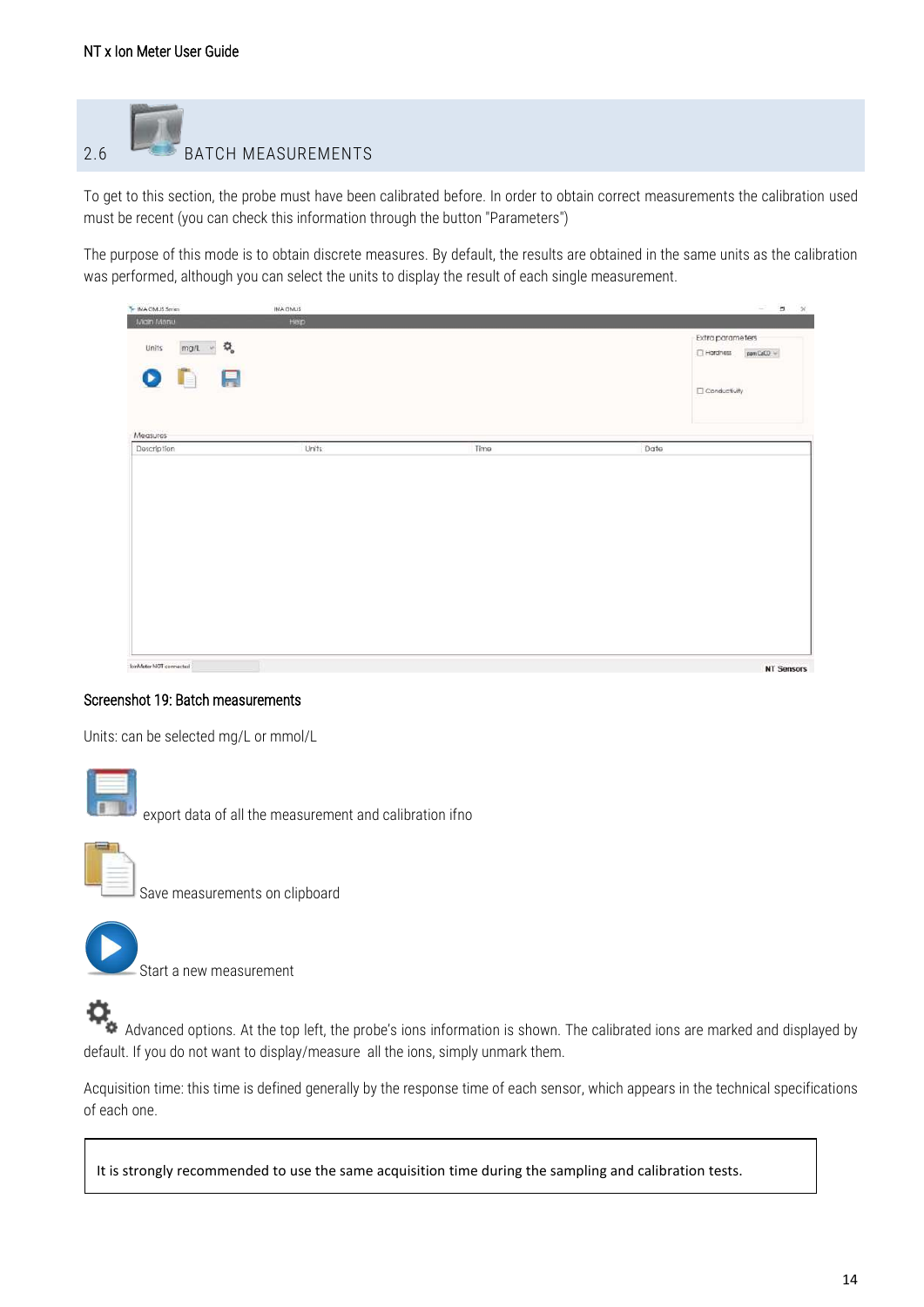To take measurements, click on the "PLAY" button.

|                                                                                             | Configuration Language       | Help                                     |               |                                                  |                                |      |                                |           |                 |            |
|---------------------------------------------------------------------------------------------|------------------------------|------------------------------------------|---------------|--------------------------------------------------|--------------------------------|------|--------------------------------|-----------|-----------------|------------|
| M62                                                                                         |                              | Configuration                            |               |                                                  | <b>Last Calibration Report</b> |      | <b>Reset Calibration</b>       |           |                 |            |
| <b>V</b> Calcium<br><b>V</b> Chloride<br><b>Potassium</b><br><b>V</b> Sodium<br>$+1$<br>-BU | Ammoniun<br><b>■</b> Nitrate | Acquisition<br>Time<br><b>Units</b><br>٠ | 1 min<br>mg/L | $\overline{\phantom{a}}$<br>$\ddot{\phantom{0}}$ | Parameters                     |      | 森<br>$\circ$<br>Manual adjust: | samples   | Add Description |            |
| Measures                                                                                    |                              |                                          |               |                                                  |                                |      |                                |           |                 |            |
| Description                                                                                 | Ca                           | Cl                                       | κ             | Na                                               | NH <sub>4</sub>                | NO3  | Units                          | Temp (°C) | Time            | Date       |
| Sample 4                                                                                    | 32.5                         | 5.16                                     | 65.3          | 210                                              | 14.6                           | 13.9 | mail                           | 23.4      | 13:13:54        | 09/07/2013 |
| Sample 3                                                                                    | 41.6                         | 47.6                                     | 32.4          | 105                                              | 15.4                           | 74 6 | ma/L                           | 20.4      | 12:37:56        | 09/07/2013 |
| Sample 2                                                                                    | 15.6                         | 25.4                                     | 17.6          | 20.3                                             | 856                            | 52.1 | mg/L                           | 10.8      | 10:57:00        | 09/07/2013 |
|                                                                                             |                              |                                          |               |                                                  |                                |      |                                |           |                 |            |
| Sample 1                                                                                    | 14.8                         | 20.3                                     | 15.0          | 40.6                                             | 14.6                           | 15.6 | mg/L                           | 30.7      | 10:37:54        |            |
|                                                                                             |                              |                                          |               |                                                  |                                |      |                                |           |                 | 09/07/2013 |

#### Screenshot 20: Measurement description

The user can edit the column "description" to enter some details or a description of the measured sample. This description is recorded when the test data is exported.

<span id="page-14-0"></span>In order to save to a file the performed measurements, click on the button "Export".

#### 2.6.1 READJUST CALIBRATION

The readjust calibration option is in order to maintain the highest accuracy across a large number of measures. In this process, the intermediate point of the calibration (solution nº2) is used to recalculate the calibration parameters in order to minimize the natural drift of the electrodes after a several nuber of samples.

This step can be selected to be done automatically by selecting a frecuency, then after the selected number of samples the system will ask to introduce the probe in the second standard solution. Also this adjustment can be performed manually by the user, by clicking the 'Manual Adjust' button.

To adjust de calibration parameters, introduce the probe into standard solution 2 and click 'Start' button. When it is done, the parameters window will appear and show the new values. Then, close the readjust calibration window and continue measuring.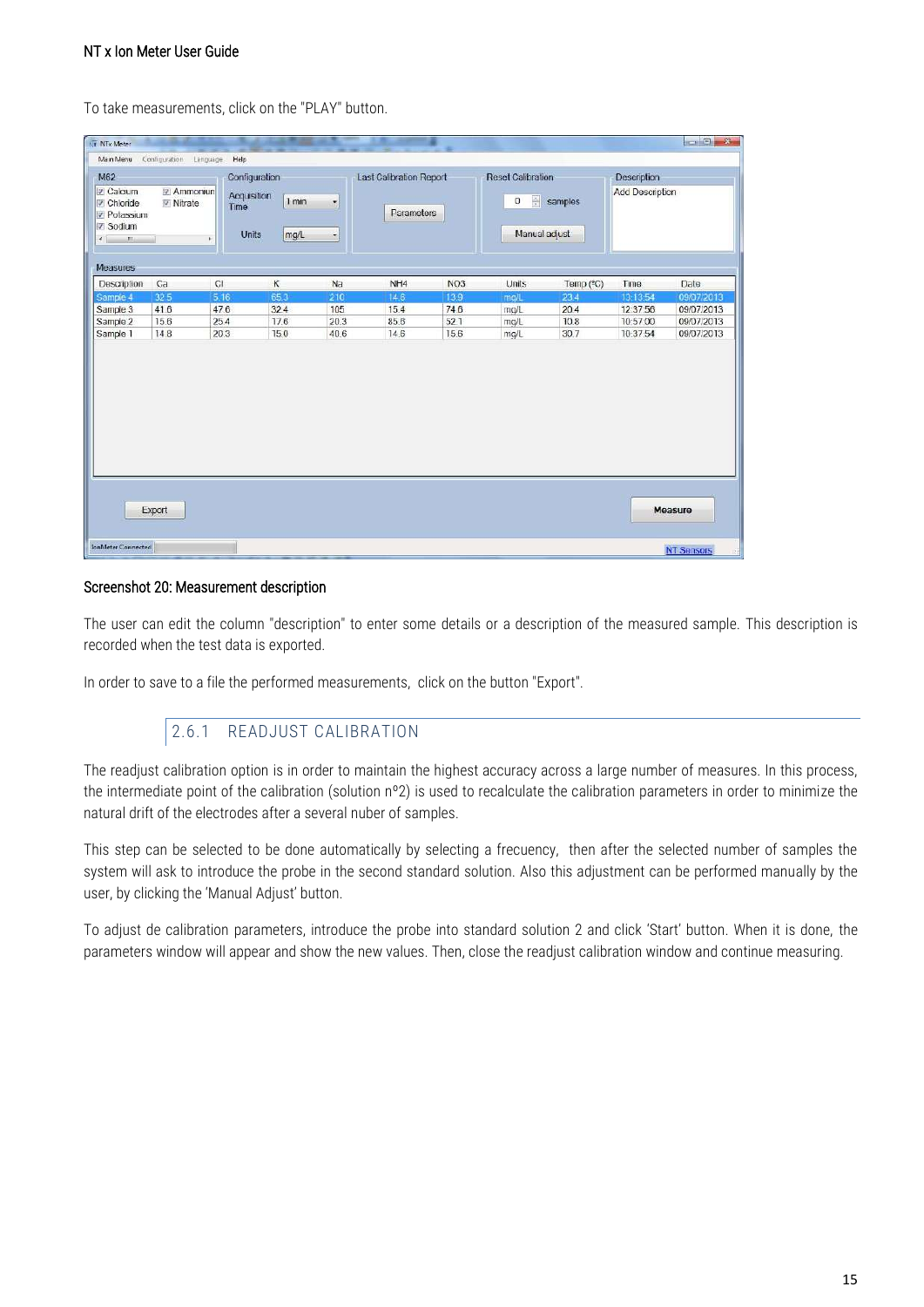

#### Imagen 21: Calibration adjust

#### <span id="page-15-0"></span>2.7 MONITORING OR CONTINIOUS MEASUREMENT

For continuous-time measurement user should go to "Monitore" through the button that is located on the Main Menu.

| <b>X</b> NTx Meter                                                                                                 |                                                    |                                                      | x<br>$= 5$                                                        |
|--------------------------------------------------------------------------------------------------------------------|----------------------------------------------------|------------------------------------------------------|-------------------------------------------------------------------|
|                                                                                                                    |                                                    | Main Menu<br>Configuration                           | Help<br>Language                                                  |
| M62-D07                                                                                                            | Axis 1                                             | Axis 2<br>Sample time                                | <b>Last Calibration</b>                                           |
| <b>V</b> Calcium<br>Ammonium<br>$\sqrt{\phantom{a}}$ Nitrate<br>$\sqrt{}$ Chicride<br><b>7</b> Potassium<br>Sodium | $Q$ <sub>m</sub> $V$<br>a mo/L<br>mmol/L           | o none<br>÷<br>3<br>Export<br>Seconds <b>*</b><br>Go | Parameters<br>Data                                                |
| Na<br>Ca (mV) C (mV) K (mV)<br>Time<br>(mV)                                                                        | NO <sub>3</sub><br>NH <sub>4</sub><br>(mV)<br>(mV) |                                                      | Ca (mV)<br>٠<br>Cl(mV)<br>K(mV)<br>Na (mV)<br>NH4 (mV)<br>NO3(mV) |
| IonMeter NOT connected                                                                                             |                                                    |                                                      | NT Sensore<br>$-311$                                              |

#### <span id="page-15-1"></span>Screenshot 22: Monitorization

#### 2.7.1 IONS

At the top left, the probe's ions information is shown. The calibrated ions are marked and displayed by default. If you do not want to display all the ions, simply unmark them.

2.7.2 SAMPLING TIME

<span id="page-15-3"></span><span id="page-15-2"></span>The user can change the sampling period by introducing a numerical digit and selecting the time unit (seconds, minutes or hours).

2.7.3 UNITS (AXIS)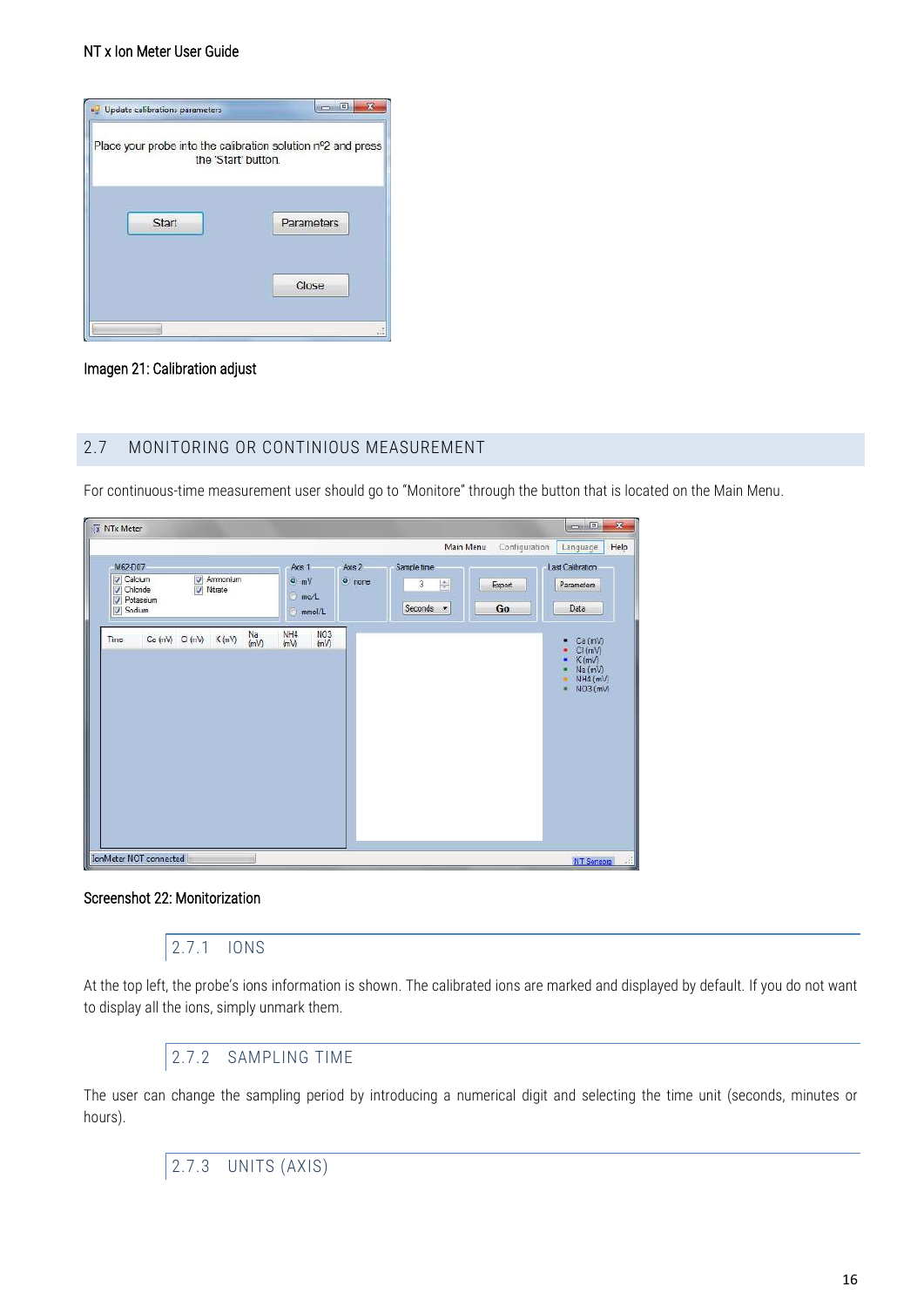While the measures are undertaken, you can choose the displayed units on the plot in the section "Axis 1". In order to display the mV data or the concentration or "mg / L" or "mmol / L" (if the probe is calibrated), simply mark the desired unit.

Checking the desired units will automatically change the output value that appears in both the table and in the plot.

"Axis 2" section allows monitoring pH or Temperature in parallel to the measurement of ion concentration. By selecting "pH" or "Temp", you enable a secondary axis. The pH option only appears if there is a pH sensor in the measurement system.



#### <span id="page-16-0"></span>Screenshot 23: Secondary axis

#### 2.7.4 ACTIONS – MONITORING & EXPORT FILES

Once all the parameters are defined, the measurements will start by clicking on the button "Go". After the process is started, the states "Pause" and "Resume" will be alternated.

At any time during the monitoring the user can generate an exported file containing the measurements. The file created will contain information about the probe and the results of monitoring (mV). If the probe is already calibrated, the exported file will contain the calibration parameters.

The export button will export only data in the units that are currently selected. You can export in all the units that are listed in the section "Axis 1". Just select the units in which format you want to export data and click "Export". The data file will only contain the selected units. When you export, it creates a file with the data that appears in the screen, i.e.: "mV".

#### 2.7.5 LAST CALIBRATION

<span id="page-16-1"></span>In this section the user can review the parameters of the current calibration that is being used.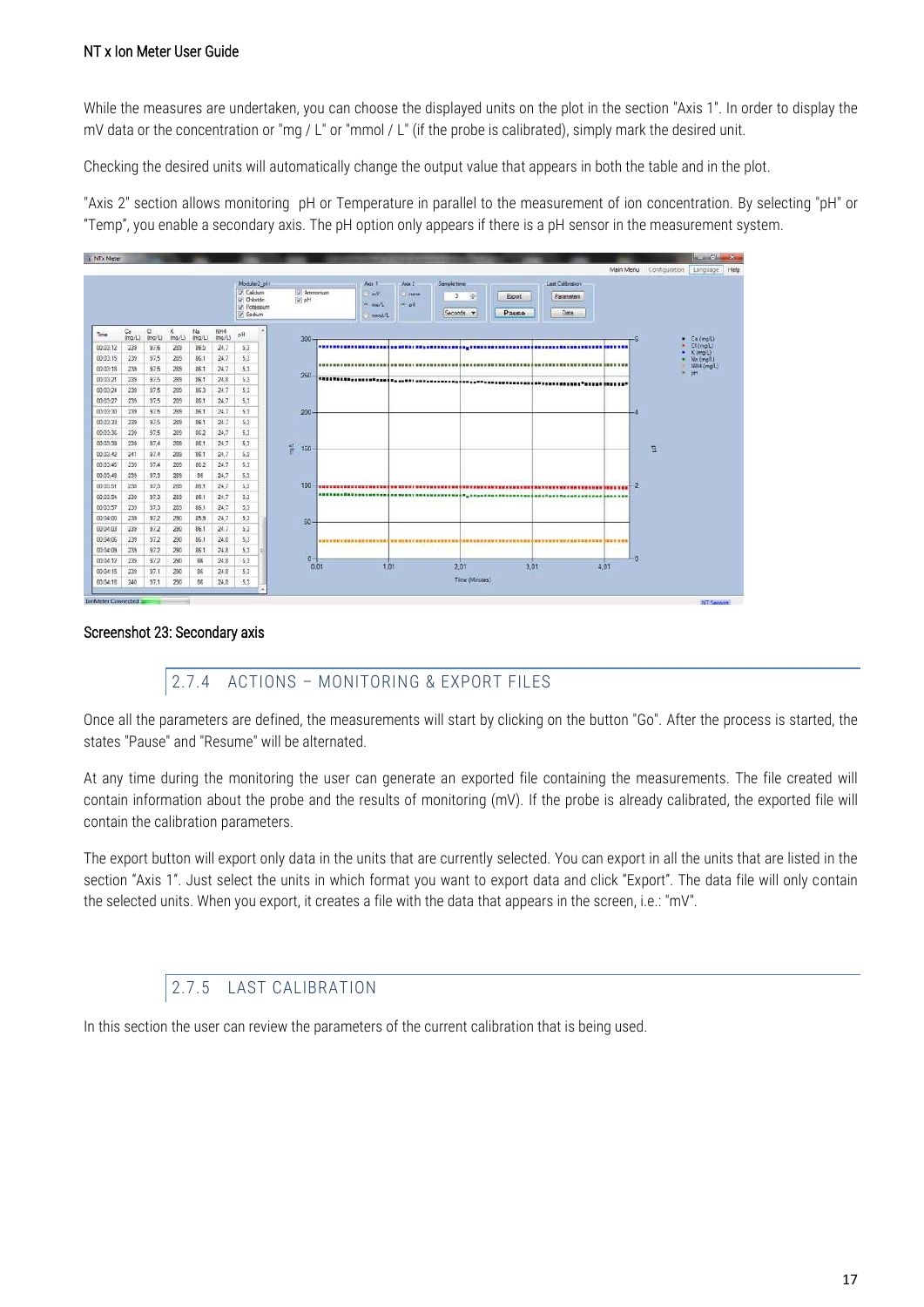|          |                            |               |               |                | M62-D07<br>V Calcium<br>V Chloride<br>VI Potassum<br>J Sodium |           | Attmorium<br><b><i><u>Statistics</u></i></b> |           | Axis 1<br>$-1$<br>ma/L<br>a mmd/L | Axis 2<br>a none |      | Sample time<br>з<br>Seconds <b>v</b> | $\frac{1}{2}$  | Export<br>Pause |      | Last Calibration<br><b>Parameters</b><br>Data |      |                              |
|----------|----------------------------|---------------|---------------|----------------|---------------------------------------------------------------|-----------|----------------------------------------------|-----------|-----------------------------------|------------------|------|--------------------------------------|----------------|-----------------|------|-----------------------------------------------|------|------------------------------|
| Time     | $\mathbb{C}^n$<br>(mmol/L) | a<br>(mmol/L) | ĸ<br>(mmol/L) | Na<br>(mmol/L) | NH4<br>(mmol/L)                                               |           | 8                                            |           |                                   |                  |      |                                      |                |                 |      |                                               |      | $\bullet$ Ca (mmol/L)        |
| 00.02.03 | 5.33                       | 282           | 7.58          | 4.12           | 1.51                                                          |           |                                              |           |                                   |                  |      |                                      |                |                 |      |                                               |      | · Cl (mmol/L)<br>· K(mmol/L) |
| 00:02:06 | 5.33                       | 2.82          | 7,58          | 4,12           | 1.51                                                          |           |                                              |           |                                   |                  |      |                                      |                |                 |      |                                               |      | Na (mmol/L)<br>NH4 (mmol/L)  |
| 00:02:09 | 5.33                       | 2.82          | 7.59          | 4.12           | 1.51                                                          |           |                                              |           |                                   |                  |      |                                      |                |                 |      |                                               |      |                              |
| 00.02.12 | 5.33                       | 2.82          | 7,58          | 4.12           | 1.51                                                          |           |                                              |           |                                   |                  |      |                                      |                |                 |      |                                               |      |                              |
| 00:02:15 | 5.32                       | 2.82          | 7.59          | 4.12           | 151                                                           |           | $6-$                                         |           |                                   |                  |      |                                      |                |                 |      |                                               |      |                              |
| 00:02:18 | 5.32                       | 2.82          | 7.55          | 4,12           | 1.51                                                          |           |                                              |           |                                   |                  |      |                                      |                |                 |      |                                               |      |                              |
| 00:02:21 | 5.32                       | 2.82          | 758           | 4,12           | 1.51                                                          |           |                                              |           |                                   |                  |      |                                      |                |                 |      |                                               | <br> |                              |
| 00:02:24 | 5.32                       | 2.82          | 7.58          | 4.12           | 1.51                                                          |           |                                              |           |                                   |                  |      |                                      |                |                 |      |                                               |      |                              |
| 00:02:27 | 5.32                       | 2.82          | 7,58          | 4,12           | 1,51                                                          |           |                                              |           |                                   |                  |      |                                      |                |                 |      |                                               |      |                              |
| 00:02:30 | 5.32                       | 2.82          | 7,58          | 4.12           | 1.51                                                          |           |                                              | ********* |                                   |                  |      |                                      |                |                 |      |                                               |      |                              |
| 00:02:33 | \$4                        | 2.82          | 7.58          | 4,12           | 1.51                                                          | $\rm mmM$ |                                              |           |                                   |                  |      |                                      |                |                 |      |                                               |      |                              |
| 00:02:36 | 531                        | 2.82          | 7.58          | 4.12           | 1.51                                                          |           |                                              |           |                                   |                  |      |                                      |                |                 |      |                                               |      |                              |
| 00:02:39 | 5.31                       | 2.82          | 7.58          | 4.12           | 1.51                                                          |           |                                              |           |                                   |                  |      |                                      |                |                 |      |                                               |      |                              |
| 00:02:42 | 5.31                       | 2.82          | 7,59          | 4,12           | 1.51                                                          |           |                                              |           |                                   |                  |      |                                      |                |                 |      |                                               |      |                              |
| 00:02:45 | 5.31                       | 2.82          | 7.59          | 4.12           | 1.51                                                          |           |                                              |           |                                   |                  |      |                                      |                |                 |      |                                               |      |                              |
| 00:02:48 | 5.31                       | 2.82          | 7,59          | 4,12           | 1.51                                                          |           | $\overline{2}$                               |           |                                   |                  |      |                                      |                |                 |      |                                               |      |                              |
| 00:02:51 | 5,31                       | 2.82          | 7.59          | 4,13           | 1.51                                                          |           |                                              |           |                                   |                  |      |                                      |                |                 |      |                                               | .    |                              |
| 00.02.54 | 5.31                       | 2.82          | 7.59          | 4.12           | 1.51                                                          |           |                                              |           |                                   |                  |      |                                      |                |                 |      |                                               |      |                              |
| 00:02:57 | 5.31                       | 2.82          | 7.59          | 4,12           | 1.51                                                          |           |                                              |           |                                   |                  |      |                                      |                |                 |      |                                               |      |                              |
| 00:03:00 | 531                        | 2.82          | 7.59          | 4.12           | 1.51                                                          |           |                                              |           |                                   |                  |      |                                      |                |                 |      |                                               |      |                              |
| 00:03:03 | 531                        | 2.82          | 7.59          | 4,12           | 1.51                                                          |           | $-0 -$                                       |           | 0.51                              |                  | 1.01 |                                      | 1.51           |                 | 2.01 | 2.51                                          | 3.01 |                              |
| 00:03:06 | 5.31                       | 2.82          | 7.58          | 4.14           | 1.51                                                          |           |                                              |           |                                   |                  |      |                                      | Time (Minutes) |                 |      |                                               |      |                              |

#### Screenshot 24: Monitoring

<span id="page-17-0"></span>When the measures are finished, you can return to the main menu or close the application directly.

#### 2.7.6 ZOOM USE

To make zoom in the plot, select the area with the left mouse button, then automatically the zoom will be applied. To restart to the initial view, make click on the right mouse button.



<span id="page-17-1"></span>In addition to the Multipin connector of the Multi Ion probe, Ion Meter NTx has a standard BNC connector.

Due to the presence of the BNC connector the NTx Ion Meter could work with any standard combinated electrode, as a meter of one single channel. It also allows the incorporation of a half-cell electrode, which acts as the seventh sensor in measuring system, when a multiion probe is used.

#### 2.8.1 COMBINATION ELECTRODE / HALF-CELL ELECTRODE ( IMACIMUS 4 – 5- 10)

<span id="page-17-2"></span>The BNC connector allows the NTx Ion Meter to work with any combinated electrode (reference electrode + indicator electrode) ("Combi ION") or pH sensor.

For the combined electrode configuration, go to "Configuration" menu in the menu bar at the top right of the initial screen.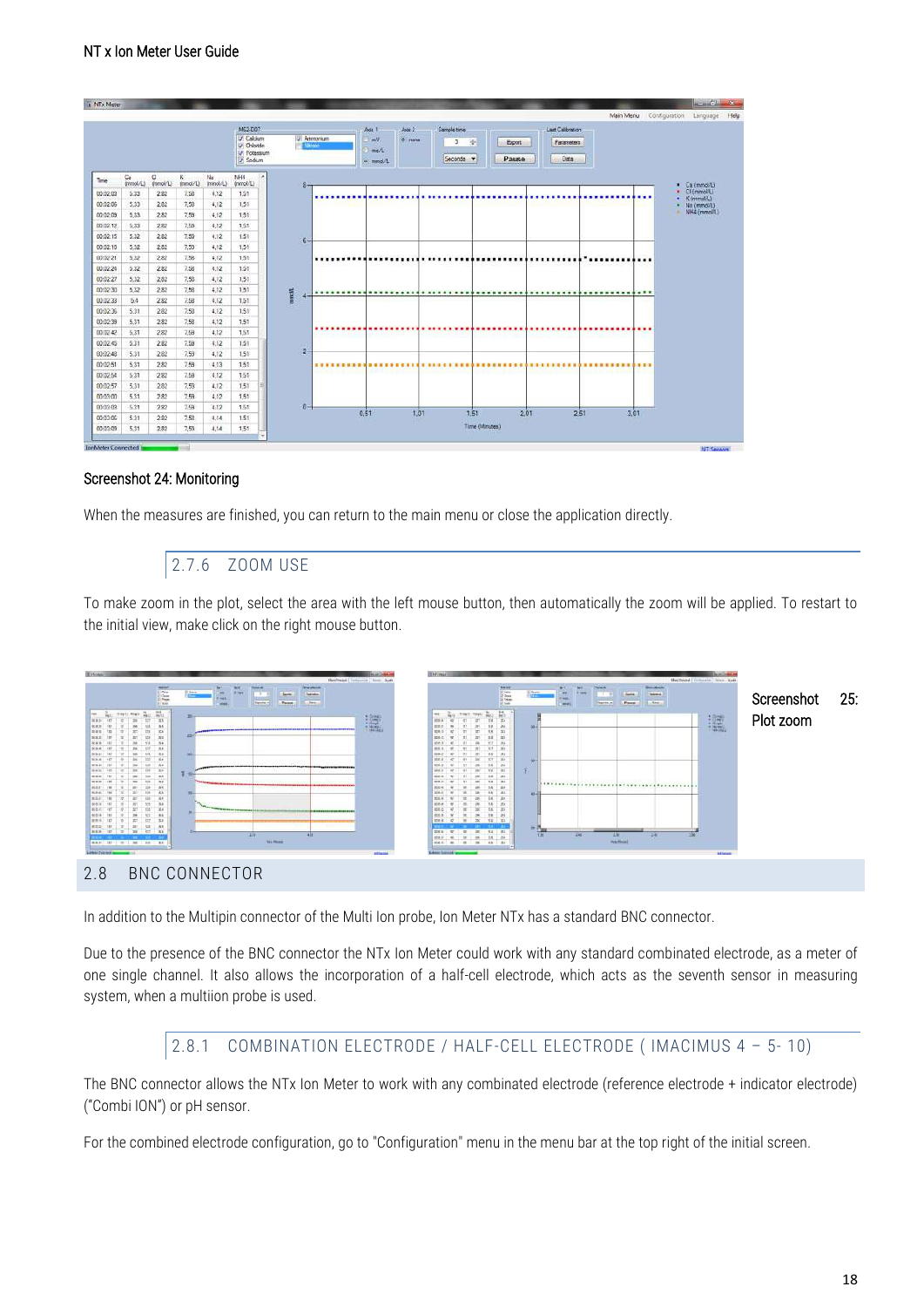As indicated in part 2.3.1, you must enter the name of the probe and then, in the number of ions selector, select the "Combi" option. Selecting this option will disable the first 6 ions showing "None" as an indicator that no sensors connected those channels. Then, select the specific ion in question on channel 7.

| a <sup>1</sup> Add probe    | $\mathbf{x}$       | all Add probe | ×                               |
|-----------------------------|--------------------|---------------|---------------------------------|
| Probe name                  |                    | Probe name    |                                 |
| C62-E03                     |                    | C62-E03       |                                 |
| Description                 |                    | Description   |                                 |
| N lons                      | Combi<br>▼         | N lons        | Combi<br>۰                      |
| Channel 1<br>$\overline{2}$ |                    | Channel 1     | none<br>w                       |
| $\frac{3}{4}$<br>Channel 2  |                    | Channel 2     | none                            |
| 56<br>Channel 3             |                    | Channel 3     | none                            |
| 7<br>Channel 4<br>8         |                    | Channel 4     | none                            |
| Channel 5                   | Combi<br>Animonium | Channel 5     | none<br>v                       |
| Channel 6                   | Nitrate<br>▼       | Channel 6     | none:<br>y                      |
|                             |                    | Channel 7     | Nitrate<br>$\blacktriangledown$ |
| Save Probe                  | Close              |               | Save Probe<br>Close             |

#### Screenshot 26: Combination electrode configuration

The steps of calibration, batch measurements and monitoring will be made through the normal process described above in parts 2.4, 2.5 and 2.6 respectively.

#### **ATTENTION**

The half-cell electrode can only work together with a Reference Electrode. The two probes must remain immersed in the same solution (sample).

#### <span id="page-18-0"></span>2.9 TEMPERATURE

The NTx Ion Meter incorporates temperature measurement. Multi Ion Probe contains a temperature sensor that is connected to the meter through the multipin connector of the same probe.

The temperature recorded appears in the "Parameters" button, part 2.4.3, indicating the temperature at which the process was performed calibration.

In the "batch measures", section 2.5, the recorded temperature appears in each discrete readings, as a column next to other parameters (units, date, time ...).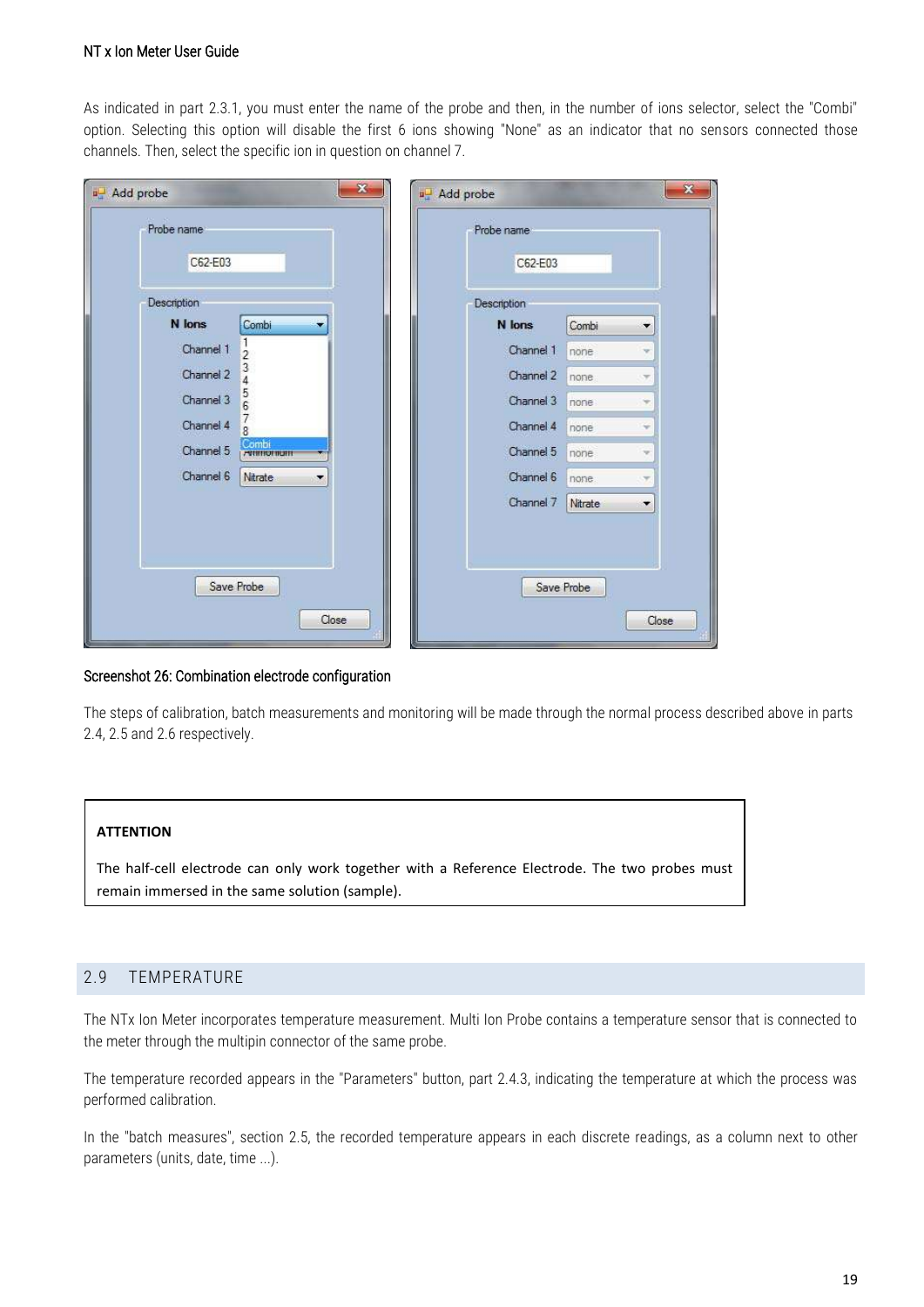The temperature is also displayed in the "monitoring" menu, Section 2.6, in the table on the left of the screen in data associated with each measurement. As we can see in section 2.6.3, the temperature can also be monitored through the second axis.

#### <span id="page-19-0"></span>2.10 \*.NTS FILES

The files created by the software are text files. It can be open in spreadsheet programs (Excel) or in notepad or similar.

If your computer do not recognize it automatically, press with the left button the file, and select the option "open with" and then select you desired program (e.g. Microsoft Excel) and save you preferences to open always with this program.

The exported files contain, firstly, a brief description of the experiment, which contains the probe used, and description edit by the user (if provided). Secondly, the calibration parameters and finally, the measurements performed.

#### <span id="page-19-2"></span><span id="page-19-1"></span>2.11 COMMON ERRORS

### 2.11.1 FRAMEWORK 4 O LATER NOT INSTALLED



Download and install from the official Microsoft website .NET framework [\(link\)](http://www.microsoft.com/downloads/es-es/details.aspx?FamilyID=9cfb2d51-5ff4-4491-b0e5-b386f32c0992).

<span id="page-19-3"></span>If the error persists, please contact with [tech.support@ntsensors.com](mailto:tech.support@ntsensors.com)

#### 2.11.2 CORRUPT INSTALLATION OF NT SENSORS SOFTWARE

When executing the program, this cannot be initialized, proceed to reinstall the program.

<span id="page-19-4"></span>If the error persists, please contact with [tech.support@ntsensors.com](mailto:tech.support@ntsensors.com)

#### 2.11.3 E30: ION METER NOT CONNECTED

When using the program, if some of the following error messages appears in the screen, Error 12, 13 or 14, could be due to three different situations:

- 1. Ion meter not connected to the computer. Be sure of the connection or connect them.
- 2. The driver is not installed: if this happens in the first attempt to use / connect the ion meter to the computer, please wait until the drivers are being installed automatically.
- 3. If it is not any problem described above, please unplug the USB cable from the meter, and plug again after 10 seconds. If the problem persists, check that the USB port from the computer is working properly.
- 4. If the error persists, please contact with **tech.support@ntsensors.com**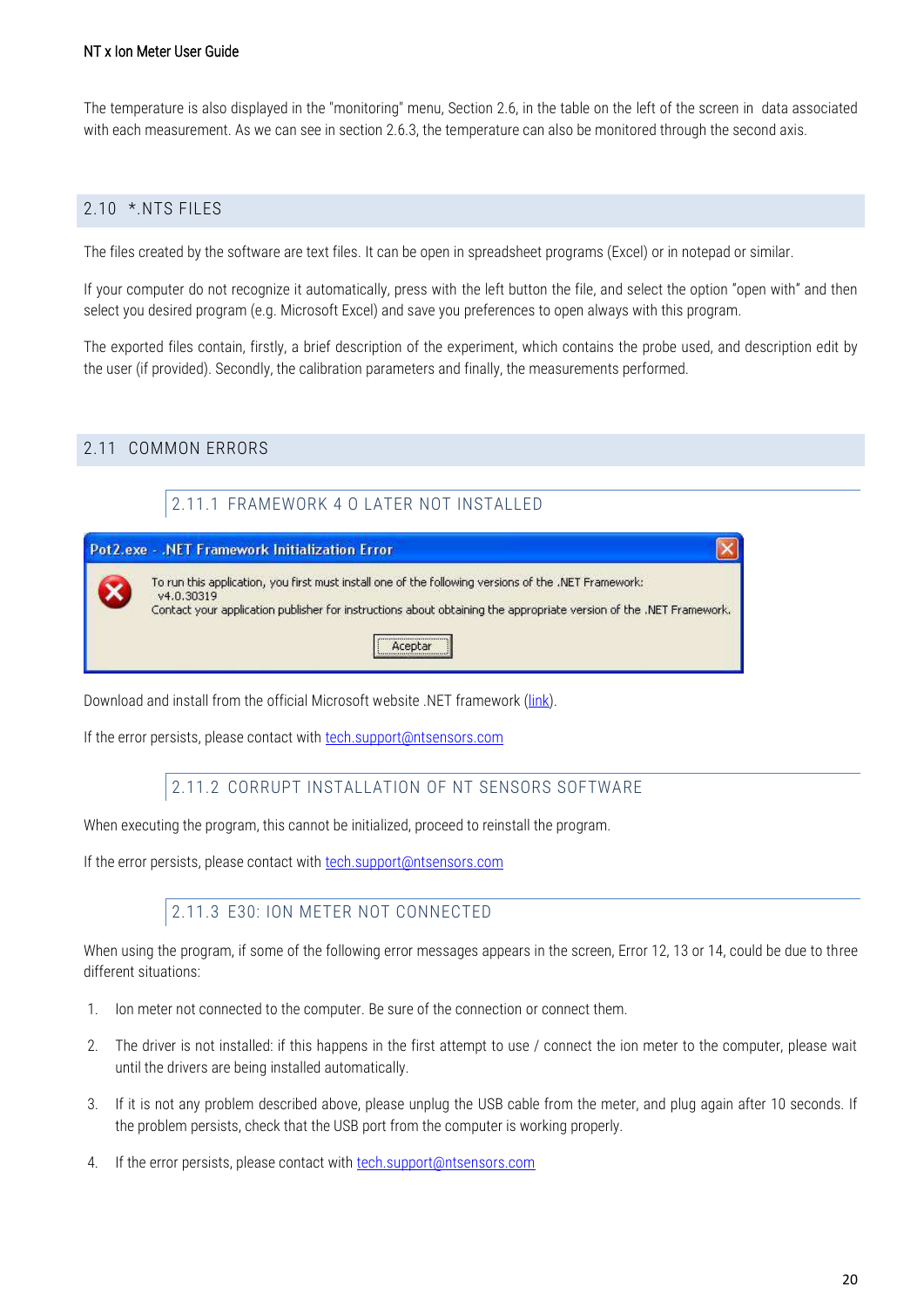

## 2.11.4 COMUNICATION ERROR

<span id="page-20-0"></span>If an error message - different from the Error40 - appears while performing measure, please unplug the USB cable from the meter, and plug again after 10 seconds. You must be able to continue with the measures.

If the error persists, please contact with [tech.support@ntsensors.com](mailto:tech.support@ntsensors.com)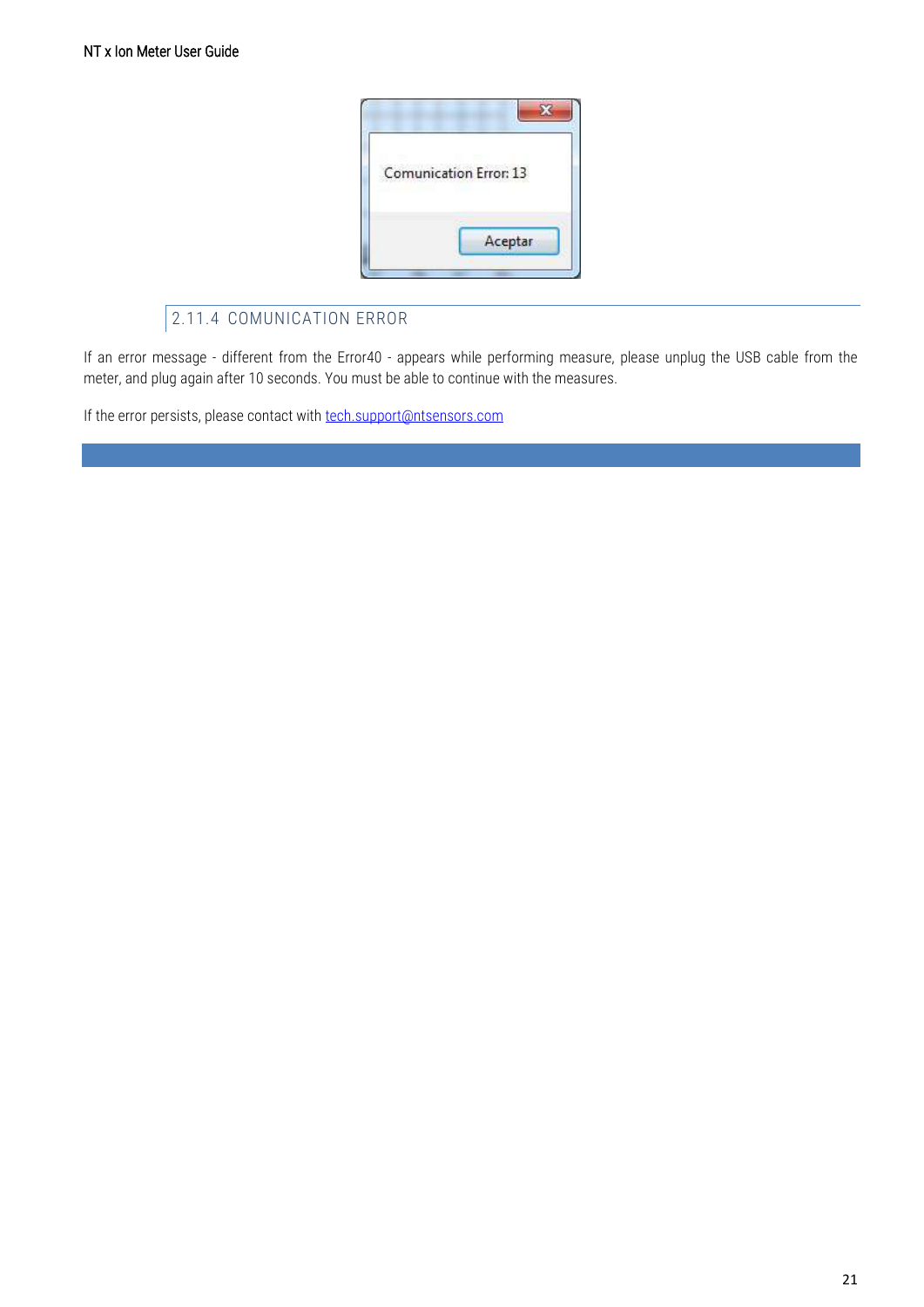## <span id="page-21-0"></span>3 DOUBTS AND SUGGESTIONS

Any question or comments please feel free to contact with the NT Sensors team.

Thanks for using our products.

NT Sensors S.L.

+34 977 653 925

[info@ntsensors.com](mailto:info@ntsensors.com)

[tech.support@ntsensors.com](mailto:tech.support@ntsensors.com)

[www.ntsensors.com](http://www.ntsensors.com/)